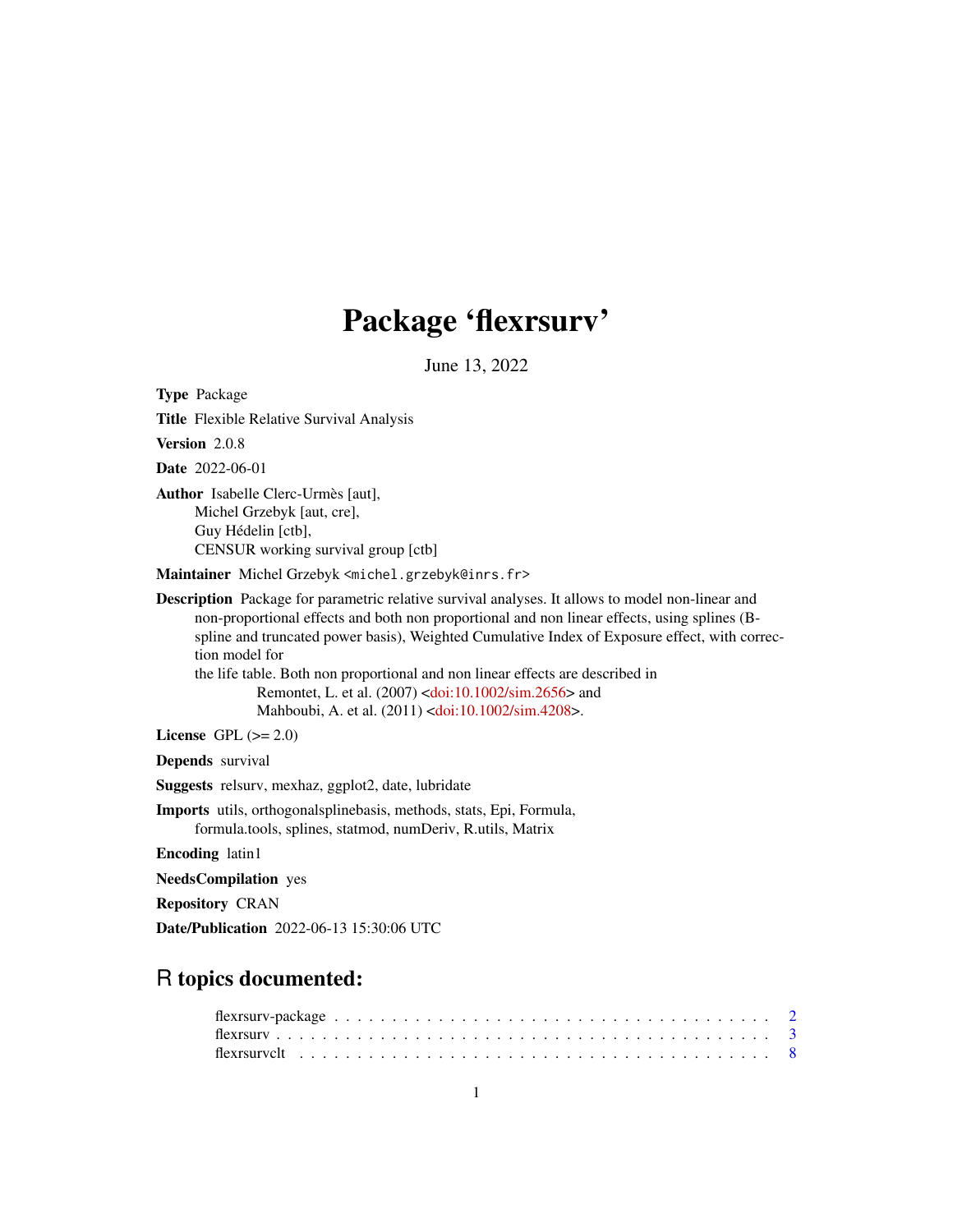# <span id="page-1-0"></span>2 flexrsurv-package

| Index |                                                                                                           | 34 |
|-------|-----------------------------------------------------------------------------------------------------------|----|
|       |                                                                                                           |    |
|       |                                                                                                           |    |
|       |                                                                                                           |    |
|       |                                                                                                           |    |
|       |                                                                                                           |    |
|       |                                                                                                           |    |
|       |                                                                                                           |    |
|       | $logLik.flexrsurv \ldots \ldots \ldots \ldots \ldots \ldots \ldots \ldots \ldots \ldots \ldots \ldots 22$ |    |
|       |                                                                                                           |    |
|       |                                                                                                           |    |
|       |                                                                                                           |    |

flexrsurv-package *Package for flexible relative survival analyses*

# Description

flexrsurv is a package for parametric relative survival analyses. The package implements nonlinear, non-proportional effects and both non proportional and non linear effects, using splines (Bspline and truncated power basis), Weighted Cumulative Index of Exposure effect, with correction model for the life table. Both non proportional and non linear effects are described in Remontet et al. (2007) [doi:10.1002/sim.2656](https://doi.org/10.1002/sim.2656) and Mahboubi et al. (2011) [doi:10.1002/sim.4208.](https://doi.org/10.1002/sim.4208)

# Details

| Package: | flexrsury  |
|----------|------------|
| Type:    | Package    |
| Version: | 1.3.7      |
| Date:    | 2017-01-12 |
| License: | GPL(>)2.0) |

The main function is flexrsurv()

#### Author(s)

Michel Grzebyk and Isabelle Clerc-Urmà s, with contributions from the CENSUR working survival group.

Maintainer: <michel.grzebyk@inrs.fr>

#### References

Mahboubi, A., M. Abrahamowicz, et al. (2011). "Flexible modeling of the effects of continuous prognostic factors in relative survival." Stat Med 30(12): 1351-1365. [doi:10.1002/sim.4208](https://doi.org/10.1002/sim.4208)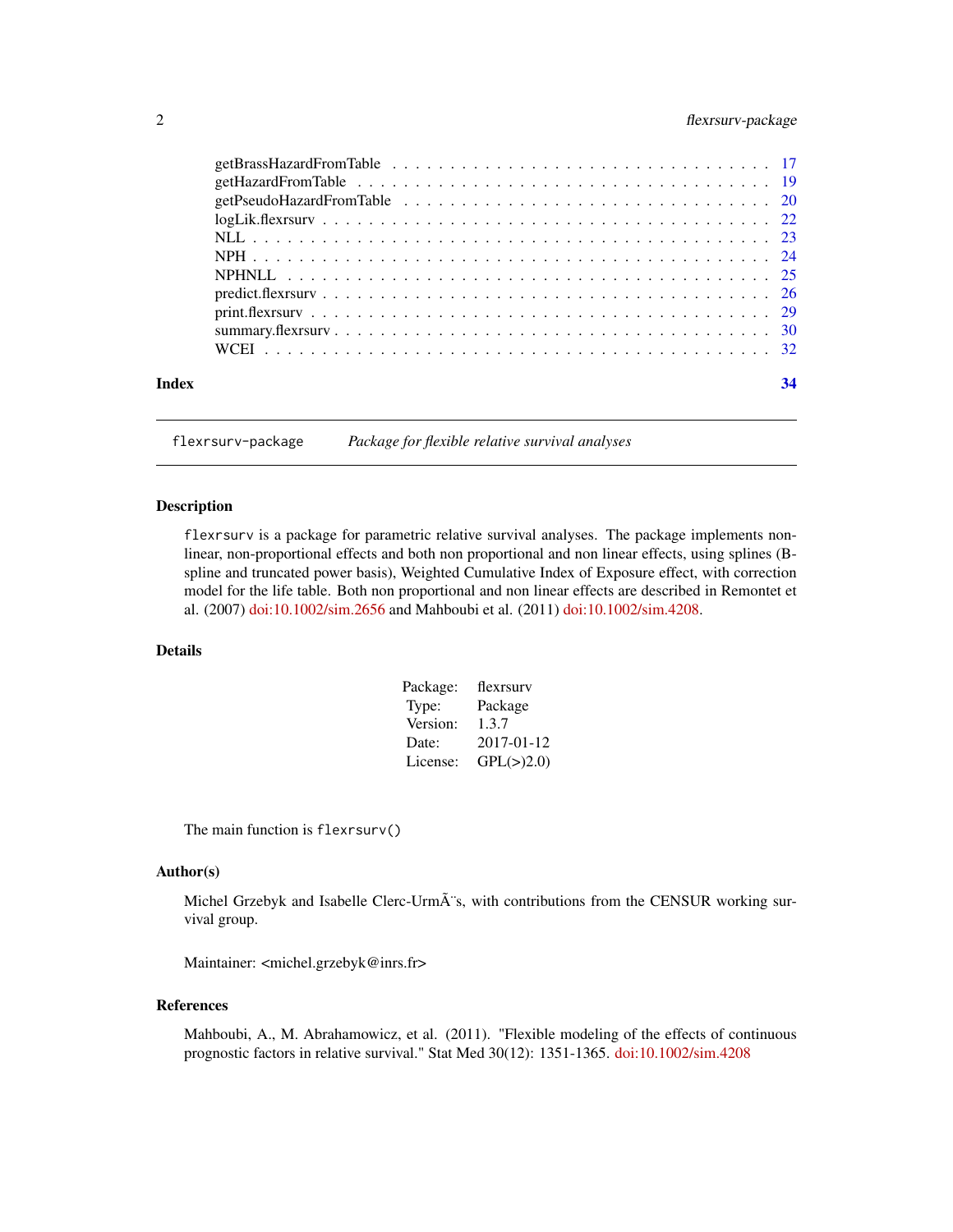#### <span id="page-2-0"></span>flexrsurv 3

Remontet, L., N. Bossard, et al. (2007). "An overall strategy based on regression models to estimate relative survival and model the effects of prognostic factors in cancer survival studies." Stat Med 26(10): 2214-2228. [doi:10.1002/sim.2656](https://doi.org/10.1002/sim.2656)

#### See Also

[flexrsurv](#page-2-1)

<span id="page-2-1"></span>

flexrsurv *Fit Relative Survival Model*

#### **Description**

flexrsurv is used to fit relative survival regression model. Time dependent variables, non-proportionnal (time dependent) effects, non-linear effects are implemented using Splines (B-spline and truncated power basis). Simultaneously non linear and non proportional effects are implemented using approaches developed by Remontet et al.(2007) and Mahboubi et al. (2011).

#### Usage

```
flexrsurv(formula=formula(data),
  data=parent.frame(),
  knots.Bh,
  degree.Bh=3,
  Spline=c("b-spline", "tp-spline", "tpi-spline"),
  log.Bh=FALSE,
  bhlink=c("log", "identity"),
  Min_T=0,
  Max_T=NULL,
  model=c("additive","multiplicative"),
  rate=NULL,
  weights=NULL,
  na.action=NULL,
  int_meth=c("GL", "CAV_SIM", "SIM_3_8", "BOOLE", "BANDS"),
  npoints=20,
  stept=NULL,
  bands=NULL,
  init=NULL,
  initbyglm=TRUE,
  initbands=bands,
  optim.control=list(trace=100, REPORT=1, fnscale=-1, maxit=25),
  optim_meth=c("BFGS", "CG", "Nelder-Mead", "L-BFGS-B", "SANN", "Brent"),
  control.glm=list(epsilon=1e-8, maxit=100, trace=FALSE, epsilon.glm=1e-1, maxit.glm=25),
  vartype = c("oim", "opg", "none"),
  debug=FALSE
```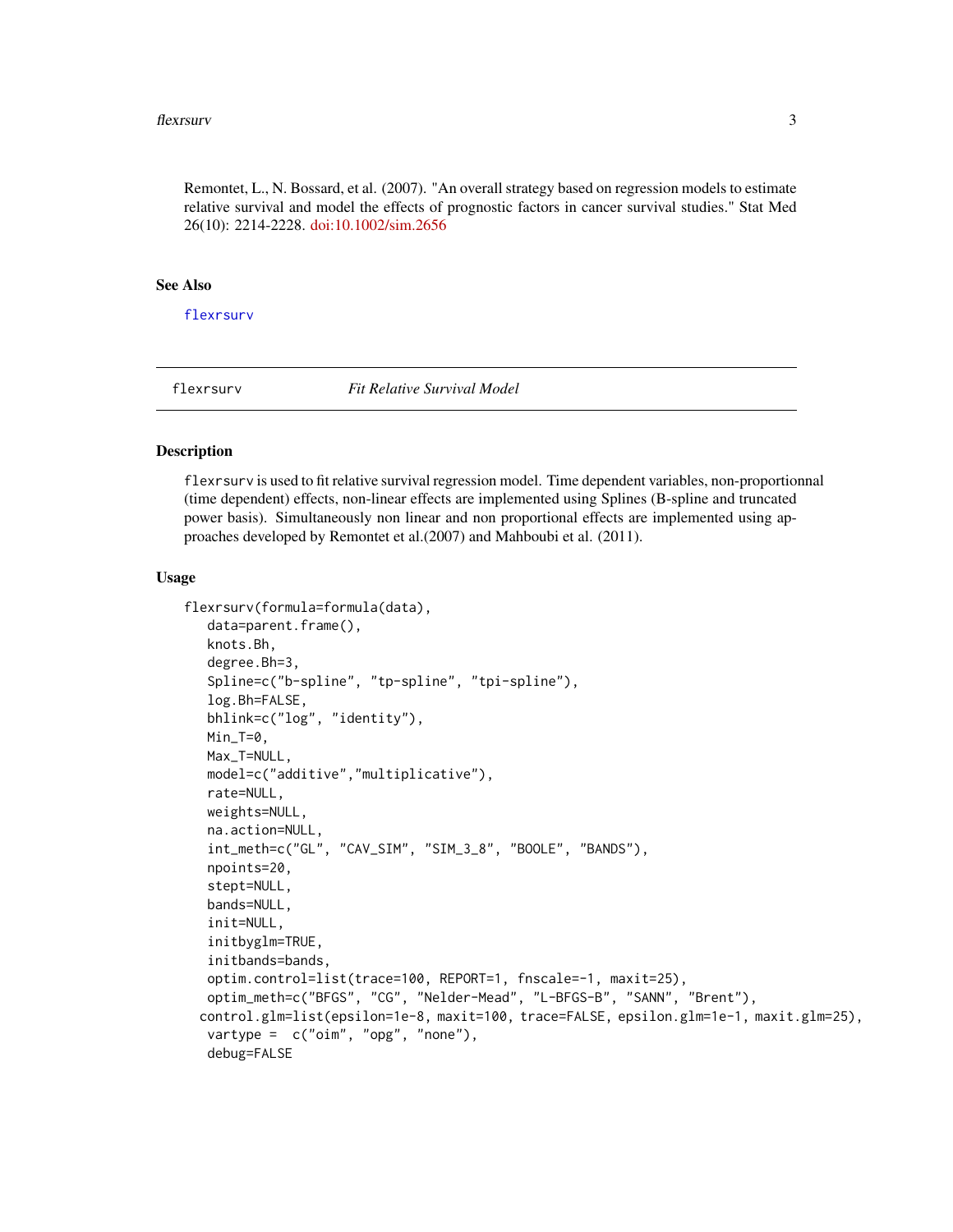```
flexrsurv.ll(formula=formula(data),
  data=parent.frame(),
  knots.Bh=NULL,
  degree.Bh=3,
  Spline=c("b-spline", "tp-spline", "tpi-spline"),
  log.Bh=FALSE,
  bhlink=c("log", "identity"),
  Min_T=0,
  Max_T=NULL,
  model=c("additive","multiplicative"),
  rate=NULL,
  weights=NULL,
  na.action=NULL,
  int_meth=c("GL", "CAV_SIM", "SIM_3_8", "BOOLE", "GLM", "BANDS"),
  npoints=20,
  stept=NULL,
  bands=NULL,
  init=NULL,
  optim.control=list(trace=100, REPORT=1, fnscale=-1, maxit=25),
  optim_meth=c("BFGS", "CG", "Nelder-Mead", "L-BFGS-B", "SANN", "Brent"),
  vartype = c("oim", "opg", "none"),
  debug=FALSE
  )
```
# Arguments

| formula   | a formula object, with the response on the left of $a \sim$ operator, and the terms<br>on the right. The response must be a survival object as returned by the Surv<br>function.                       |
|-----------|--------------------------------------------------------------------------------------------------------------------------------------------------------------------------------------------------------|
| data      | a data. frame in which to interpret the variables named in the formula.                                                                                                                                |
| knots.Bh  | the internal breakpoints that define the spline used to estimate the baseline haz-<br>ard. Typical values are the mean or median for one knot, quantiles for more<br>knots.                            |
| degree.Bh | degree of the piecewise polynomial of the baseline hazard. Default is 3 for cubic<br>splines.                                                                                                          |
| Spline    | a character string specifying the type of spline basis. "b-spline" for B-spline<br>basis, "tp-spline" for truncated power basis and "tpi-spline" for monotone (in-<br>creasing) truncated power basis. |
| log.Bh    | logical value: if TRUE, an additional basis equal to $log(time)$ is added to the<br>spline bases of time.                                                                                              |
| bhlink    | logical value: if TRUE, log of baseline hazard is modelled, if FALSE, the base-<br>line hazard is out of the log.                                                                                      |
| Min_T     | minimum of time period which is analysed. Default is $max(0.0, min(bands))$<br>).                                                                                                                      |

<span id="page-3-0"></span>

 $\mathcal{L}$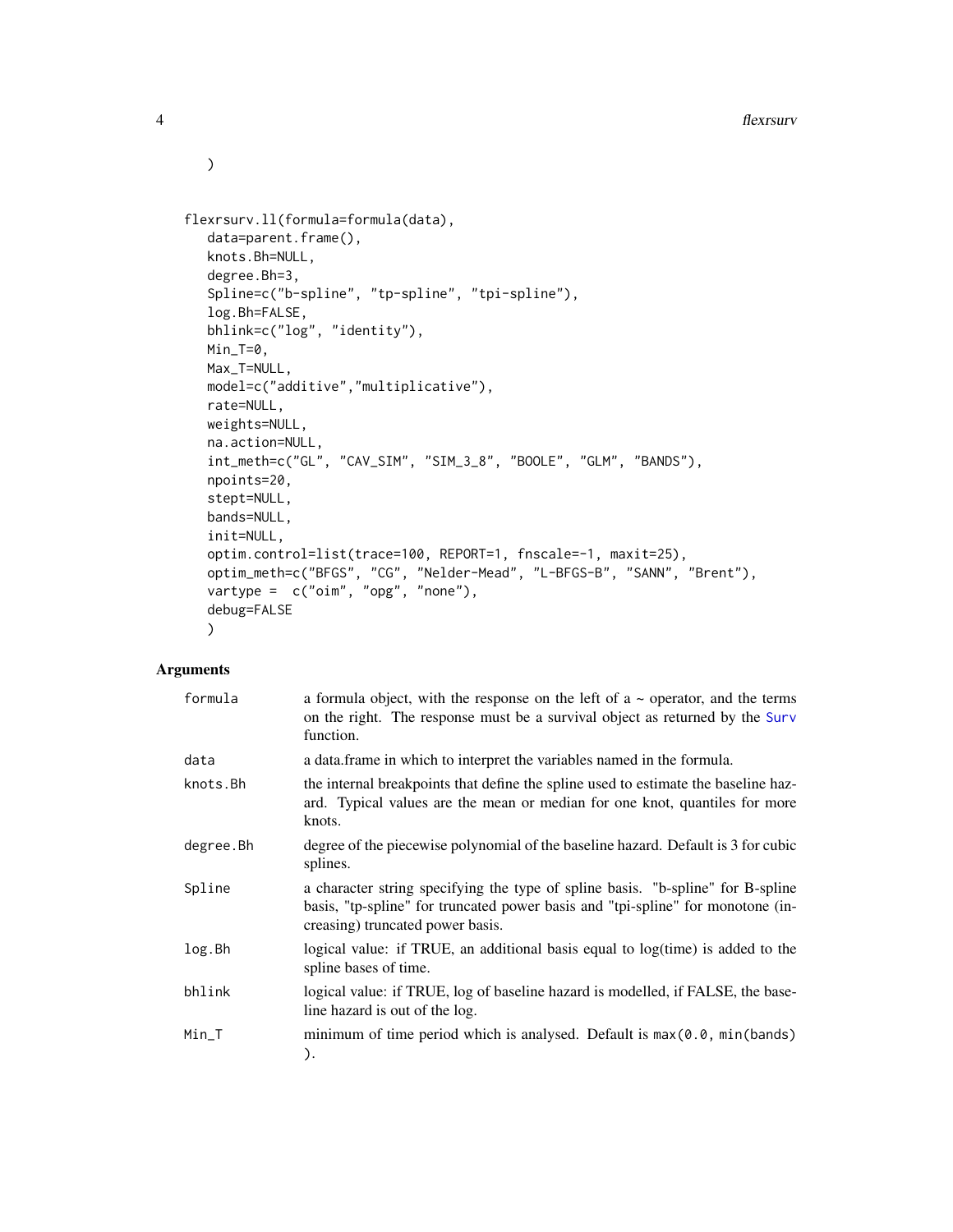#### <span id="page-4-0"></span>flexrsurv 5

| $Max_T$       | maximum of time period which is analysed. Default is max(c(bands, timevar))                                                                                                                                                                                                                                                                                                                                                                                      |
|---------------|------------------------------------------------------------------------------------------------------------------------------------------------------------------------------------------------------------------------------------------------------------------------------------------------------------------------------------------------------------------------------------------------------------------------------------------------------------------|
| model         | character string specifying the type of model for both non-proportionnal and non<br>linear effects. The model method=="additive" assumes effects as explained in<br>Remontet et al.(2007), the model method=="multiplicative" assumes effects<br>as explained in Mahboubi et al. (2011).                                                                                                                                                                         |
| rate          | an optional vector of the background rate for a relevant comparative population<br>to be used in the fitting process. Should be a numeric vector (for relative survival<br>model). rate is evaluated in the same way as variables in formula, that is first<br>in data and then in the environment of formula.                                                                                                                                                   |
| weights       | an optional vector of weights to be used in the fitting process. Should be NULL<br>or a numeric vector. If not null, the total likelihood is the weighted sum of<br>individual likelihood.                                                                                                                                                                                                                                                                       |
| na.action     | a missing-data filter function, applied to the model.frame, after any subset argu-<br>ment has been used. Default is options()\$na.action.                                                                                                                                                                                                                                                                                                                       |
| int_meth      | character string specifying the the numerical integration method. Possible values<br>are "GL" for Gauss-Legendre quadrature, "CAV_SIM" for Cavalieri-Simpson's<br>rule, "SIM_3_8" for the Simpson's 3/8 rule, "BOOLE" for the Boole's rule, or<br>"BANDS" for the midpoint rule with specified bands.                                                                                                                                                            |
| npoints       | number of points used in the Gauss-Legendre quadrature (when int_meth="GL").                                                                                                                                                                                                                                                                                                                                                                                     |
| stept         | scalar value of the time-step in numerical integration. It is required only when<br>int_meth="CAV_SIM" or "SIM_3_8" or "BOOLE". If no value is supplied, Max_T/500<br>is used.                                                                                                                                                                                                                                                                                   |
| bands         | bands used to split data in the numerical integration when int_meth="BANDS".                                                                                                                                                                                                                                                                                                                                                                                     |
| init          | starting values of the parameters.                                                                                                                                                                                                                                                                                                                                                                                                                               |
| initbyglm     | a logical value indicating indicating how are found or refined init values. If<br>TRUE, the fitting method described in Remontet et al.(2007) is ued to find or<br>refine starting values. This may speedup the fit. If FALSE, the maximisation of<br>the likelihood starts at values given in init. If init=NULL, the starting values<br>correspond to a constant net hazard equal to the ratio of the number of event<br>over the total number of person-time. |
| initbands     | bands used to split data when initbyglm=TRUE.                                                                                                                                                                                                                                                                                                                                                                                                                    |
| optim.control | a list of control parameters passed to the optim() function.                                                                                                                                                                                                                                                                                                                                                                                                     |
| optim_meth    | method to be used to optimize the likelihood. See optim.                                                                                                                                                                                                                                                                                                                                                                                                         |
| control.glm   | a list of control parameters passed to the $glm()$ function when method=" $glm"$ .                                                                                                                                                                                                                                                                                                                                                                               |
| vartype       | character string specifying the type of variance matrix computed by flexrsurv:<br>the inverse of the hessian matrix computed at the MLE estimate (ie. the inverse<br>of the observed information matrix) if vartype="oim", the inverse of the outer<br>product of the gradients if vartype="opg". The variance is not computed when<br>vartype="none".                                                                                                           |
| debug         | control the volum of intermediate output                                                                                                                                                                                                                                                                                                                                                                                                                         |

# Details

A full description of the additive and the multiplicative both non-linear and non-proportional models is given respectively in Remontet (2007) and Mahboubi (2011).

flexrsurv.ll is the workhorse function: it is not normally called directly.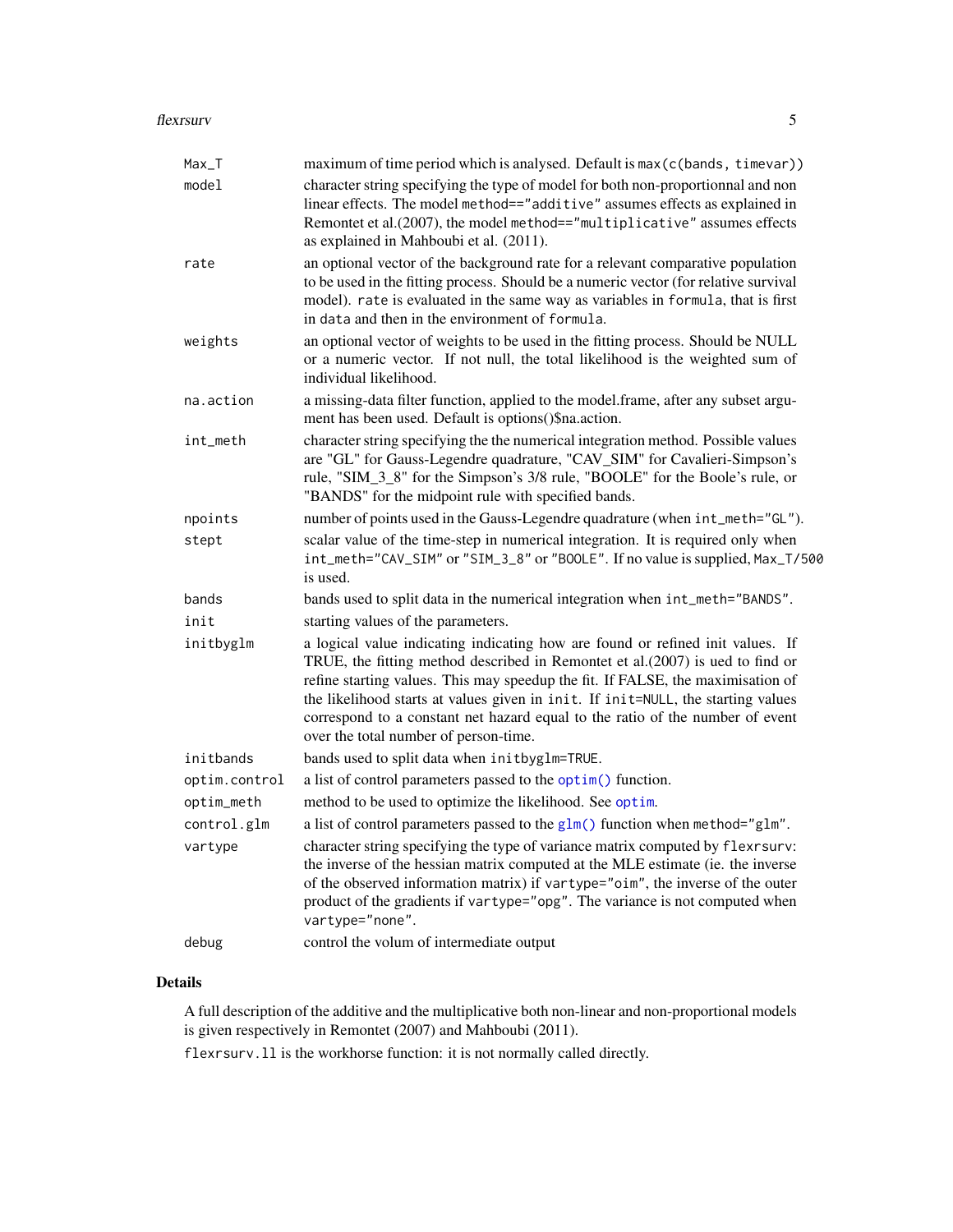# Value

flexrsurv returns an object of class "flexrsurv". An object of class "flexrsurv" is a list containing at least the following components:

| coefficients             | a named vector of coefficients                                                                                                                     |
|--------------------------|----------------------------------------------------------------------------------------------------------------------------------------------------|
| loglik                   | the log-likelihood                                                                                                                                 |
| var<br>informationMatrix | estimated covariance matrix for the estimated coefficients                                                                                         |
|                          | estimated information matrix                                                                                                                       |
| bhlink                   | the linkk of baseline hazard: if "identity" baseline = sum $g0_i$ i $b_i(t)$ ; if "log"<br>$log(baseline) = sum g0_i b_i(t);$                      |
| init                     | vector of the starting values supplied                                                                                                             |
| converged                | logical, Was the optimizer algorithm judged to have converged?                                                                                     |
| linear.predictors        |                                                                                                                                                    |
|                          | the linear fit on link scale (not including the baseline hazard term if bhlink =<br>" $identity")$                                                 |
| fitted.values            | the estimated value of the hazard rate at each event time, obtained by transform-<br>ing the linear predictors by the inverse of the link function |
| cumulative.hazard        |                                                                                                                                                    |
|                          | the estimated value of the cumulative hazard in the time interval                                                                                  |
| call                     | the matched call                                                                                                                                   |
| formula                  | the formula supplied                                                                                                                               |
| terms                    | the terms object used                                                                                                                              |
| data                     | the data argument                                                                                                                                  |
| rate                     | the rate vector used                                                                                                                               |
| time                     | the time vector used                                                                                                                               |
|                          | workingformula the formula used by the fitter                                                                                                      |
| optim.control            | the value of the optim. control argument supplied                                                                                                  |
| control.glm              | the value of the control.glm argument supplied                                                                                                     |
| method                   | the name of the fitter function used                                                                                                               |

#### References

Mahboubi, A., M. Abrahamowicz, et al. (2011). "Flexible modeling of the effects of continuous prognostic factors in relative survival." Stat Med 30(12): 1351-1365. [doi:10.1002/sim.4208](https://doi.org/10.1002/sim.4208)

Remontet, L., N. Bossard, et al. (2007). "An overall strategy based on regression models to estimate relative survival and model the effects of prognostic factors in cancer survival studies." Stat Med 26(10): 2214-2228. [doi:10.1002/sim.2656](https://doi.org/10.1002/sim.2656)

# See Also

[print.flexrsurv](#page-28-1), [summary.flexrsurv](#page-29-1), [logLik.flexrsurv](#page-21-1), [predict.flexrsurv](#page-25-1), [NPH](#page-23-1), [NLL](#page-22-1), and [NPHNLL](#page-24-1).

<span id="page-5-0"></span>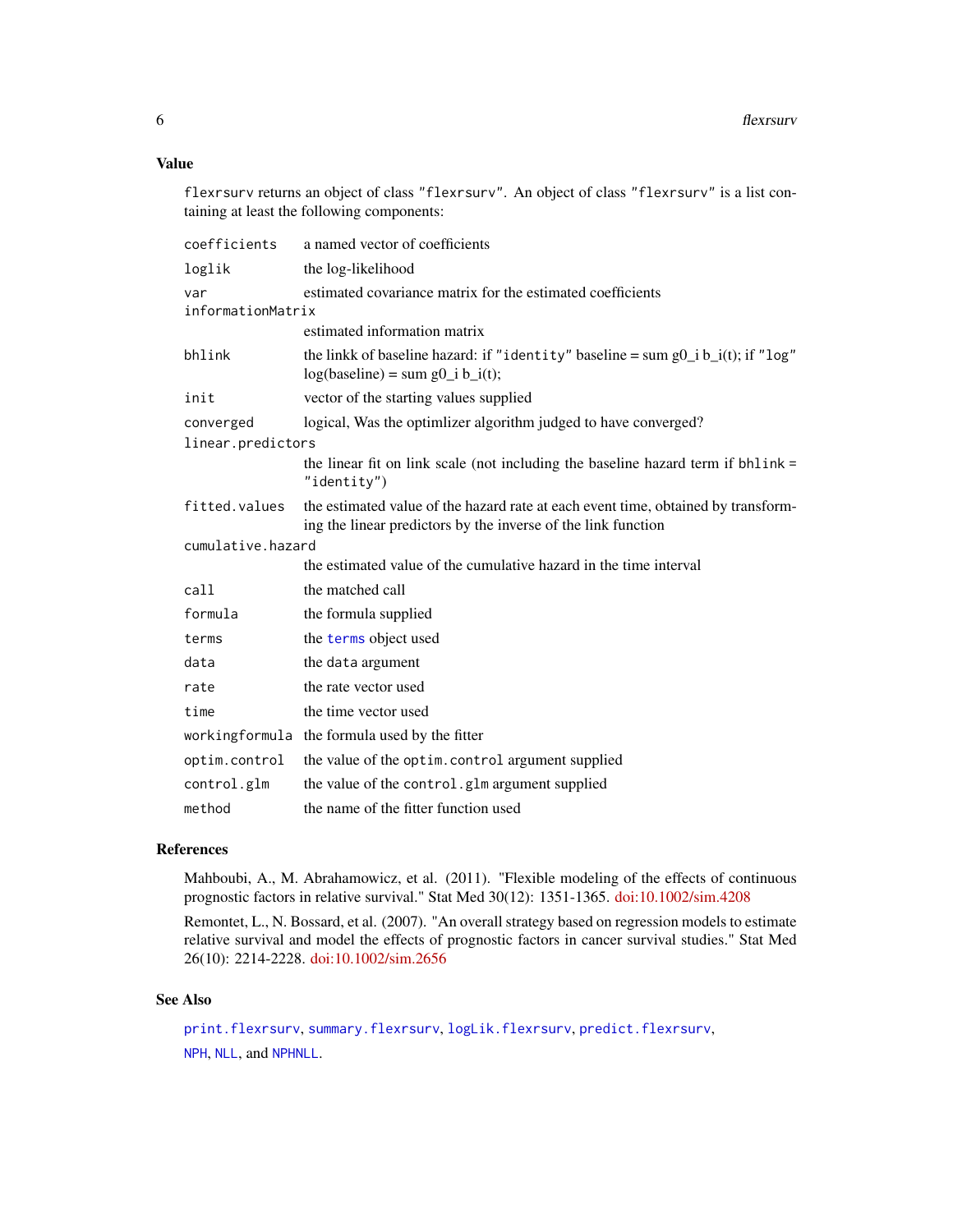#### flexrsurv 7

#### Examples

```
# data from package relsurv
data(rdata, package="relsurv")
# rate table from package relsurv
data(slopop, package="relsurv")
# get the death rate at event (or end of followup) from slopop for rdata
rdata$iage <- findInterval(rdata$age*365.24+rdata$time, attr(slopop, "cutpoints")[[1]])
rdata$iyear <- findInterval(rdata$year+rdata$time, attr(slopop, "cutpoints")[[2]])
therate \leq rep(-1, dim(rdata)[1])
for( i in 1:dim(rdata)[1]){
 therate[i] <- slopop[rdata$iage[i], rdata$iyear[i], rdata$sex[i]]
}
rdata$slorate <- therate
# change sex coding
rdata$sex01 <- rdata$sex -1
# fit a relative survival model with a non linear effect of age
fit <- flexrsurv(Surv(time,cens)~sex01+NLL(age, Knots=60, Degree=3,
                                           Boundary.knots = c(24, 95),
                 rate=slorate, data=rdata,
                 knots.Bh=1850, # one interior knot at 5 years
                 degree.Bh=3,
                 Max_T=5400,
                 Spline = "b-spline",
                 initbyglm=TRUE,
                 initbands=seq(0, 5400, 100),
                 int_meth= "BANDS",
                 bands=seq(0, 5400, 50)
                 )
summary(fit)
# fit a relative survival model with a non linear & non proportional effect of age
fit2 <- flexrsurv(Surv(time,cens)~sex01+NPHNLL(age, time, Knots=60,
                                               Degree=3,
                                               Knots.t = 1850, Degree.t = 3),
                 rate=slorate, data=rdata,
                 knots.Bh=1850, # one interior knot at 5 years
                 degree.Bh=3,
                 Spline = "b-spline",
                 initbyglm=TRUE,
                 int_meth= "BOOLE",
                 step=50
                 \lambdasummary(fit2, correlation=TRUE)
```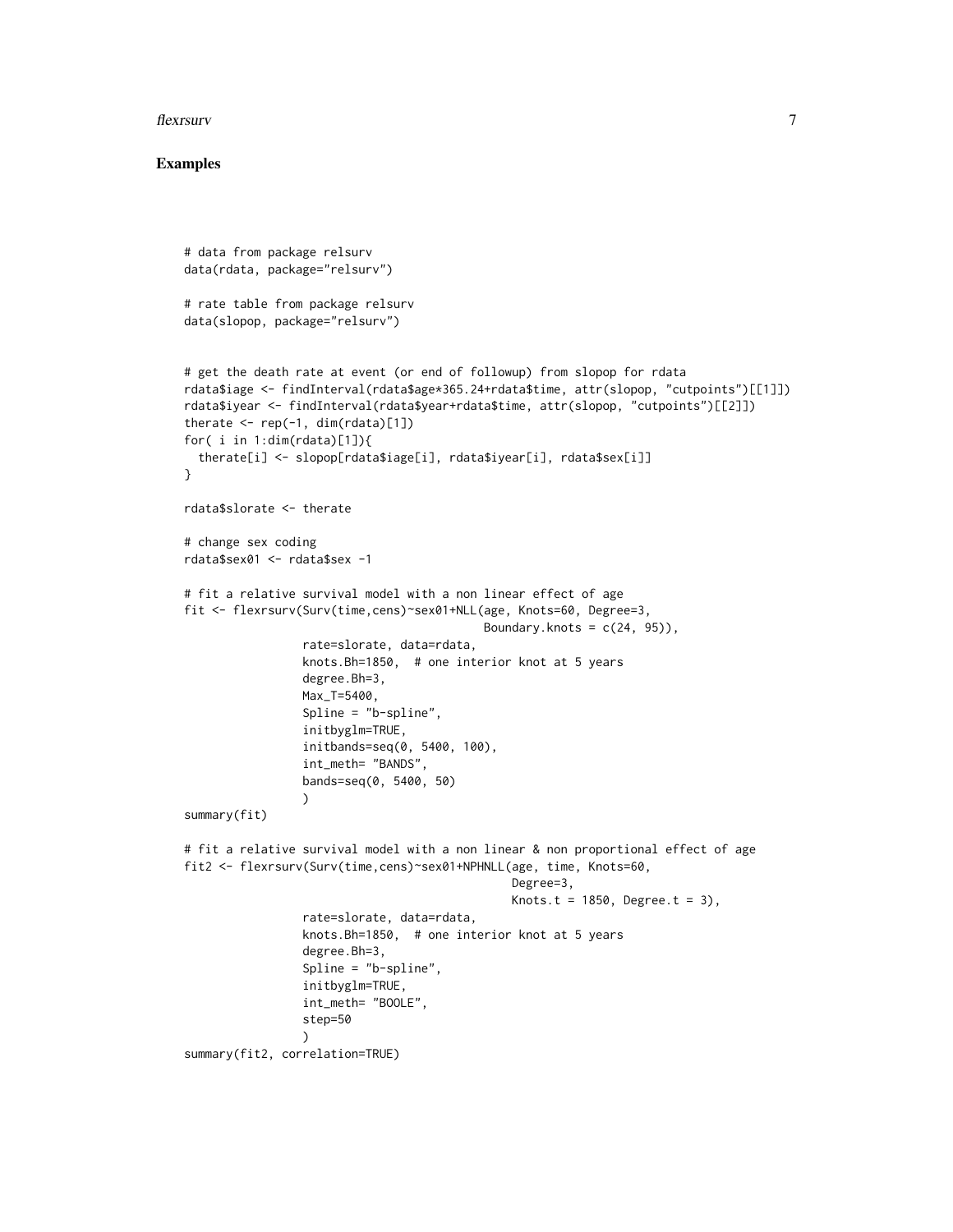<span id="page-7-1"></span><span id="page-7-0"></span>

#### Description

flexrsurvclt is used to fit relative survival regression model. transition package.

#### Usage

```
flexrsurvclt(formula=formula(data),
formula.table=NULL,
data=parent.frame(),
Id,
baselinehazard=TRUE,
firstWCEIadditive=FALSE,
knots.Bh,
degree.Bh=3,
intercept.Bh=TRUE,
Spline=c("b-spline", "tp-spline", "tpi-spline"),
log.Bh=FALSE,
bhlink=c("log", "identity"),
Min_T=0,
Max_T=NULL,
model=c("additive","multiplicative"),
rate,
logit_start,
logit_end,
logit_start_byperiod = NULL,
logit_end_byperiod = NULL,
weights_byperiod = NULL,
Id_byperiod = NULL,
contrasts.table = NULL,
knots.table=c(-2.5,0,2.5),
degree.table=3,
Spline.table=c("restricted B-splines"),
Spline.CLT=R2bBSplineBasis(knots=c(-2.5,0,2.5), degree=3),
model_correction = c("cohort", "period"),
weights=NULL,
na.action=NULL,
datacontrol=NULL,
Idcontrol,
ratecontrol,
logit_startcontrol,
logit_endcontrol,
logit_start_byperiodcontrol = NULL,
```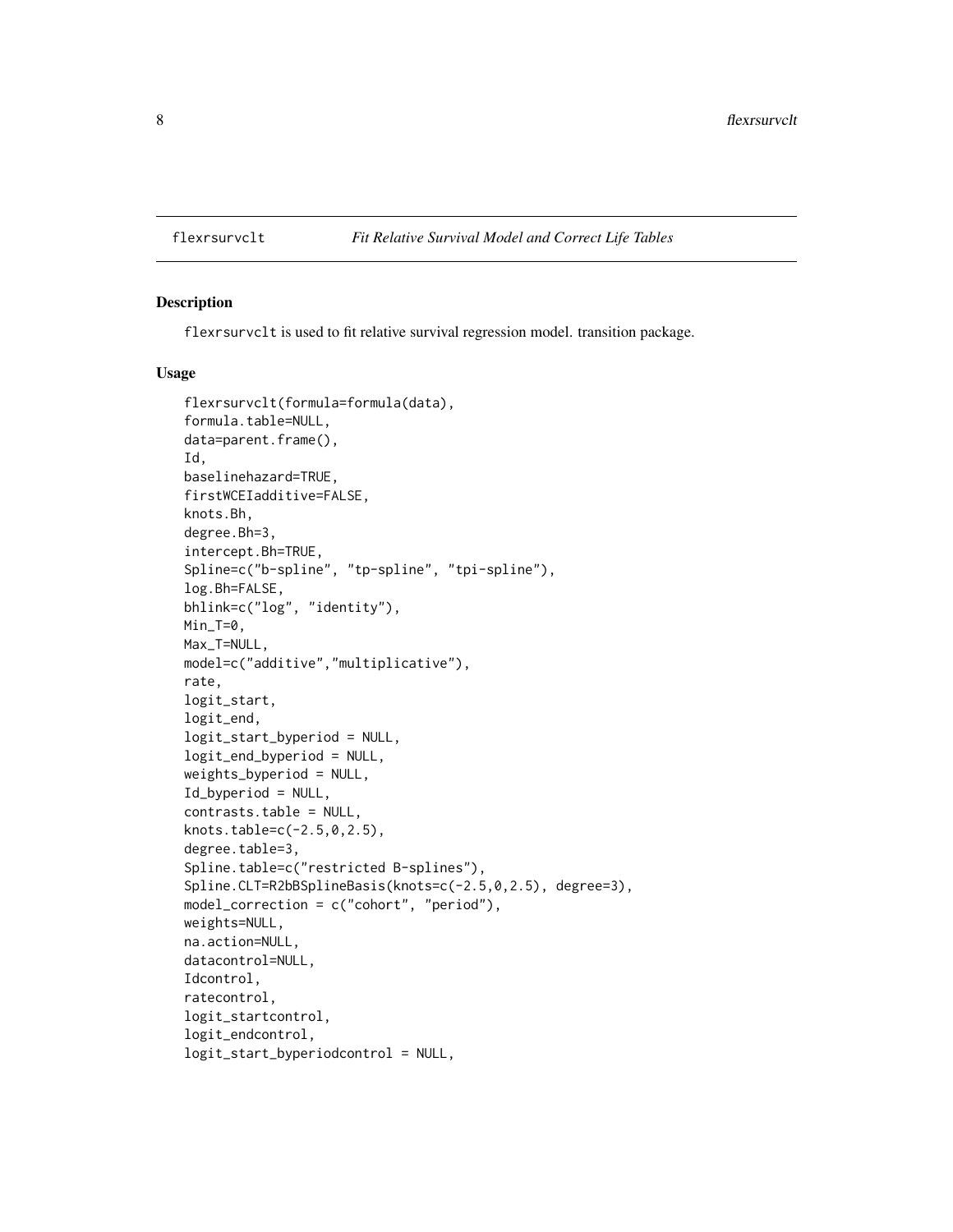#### flexrsurvclt 9

```
logit_end_byperiodcontrol = NULL,
weights_byperiodcontrol = NULL,
Id_byperiodcontrol = NULL,
weightscontrol=NULL,
int_meth=c("GL", "CAV_SIM", "SIM_3_8", "BOOLE", "GLM", "BANDS"),
bands=NULL,
npoints=20,
stept=NULL,
init=NULL,
initbyglm=TRUE,
initbands=bands,
optim.control=list(trace=100, REPORT=1, fnscale=-1, maxit=25),
optim_meth=c("BFGS", "CG", "Nelder-Mead", "L-BFGS-B", "SANN", "Brent"),
Coptim.control=list(),
lower = -Inf,upper = Inf,
control.glm=list(epsilon=1e-8, maxit=100, trace=FALSE,
epsilon.glm=.1, maxit.glm=25),
vartype = c("oim", "opg", "none"),varmethod = c("optim", "numDeriv.hessian", "numDeriv.jacobian"),
numDeriv.method.args=list(eps=5e-7, d=0.001,
zero.tol=sqrt(.Machine$double.eps/7e-4), r=4, v=2),
debug=FALSE
   \mathcal{L}flexrsurvclt.ll(formula=formula(data),
formula.table=NULL,
data=parent.frame(),
Id,
baselinehazard=TRUE,
firstWCEIadditive=FALSE,
knots.Bh,
degree.Bh=3,
Spline=c("b-spline", "tp-spline", "tpi-spline"),
log.Bh=FALSE,
bhlink=c("log", "identity"),
intercept.Bh=TRUE,
Min_T=0,
Max_T=NULL,
model=c("additive","multiplicative"),
rate,
logit_start,
logit_end,
logit_start_byperiod = NULL,
logit_end_byperiod = NULL,
weights_byperiod = NULL,
Id_byperiod = NULL,
contrasts.table = NULL,
```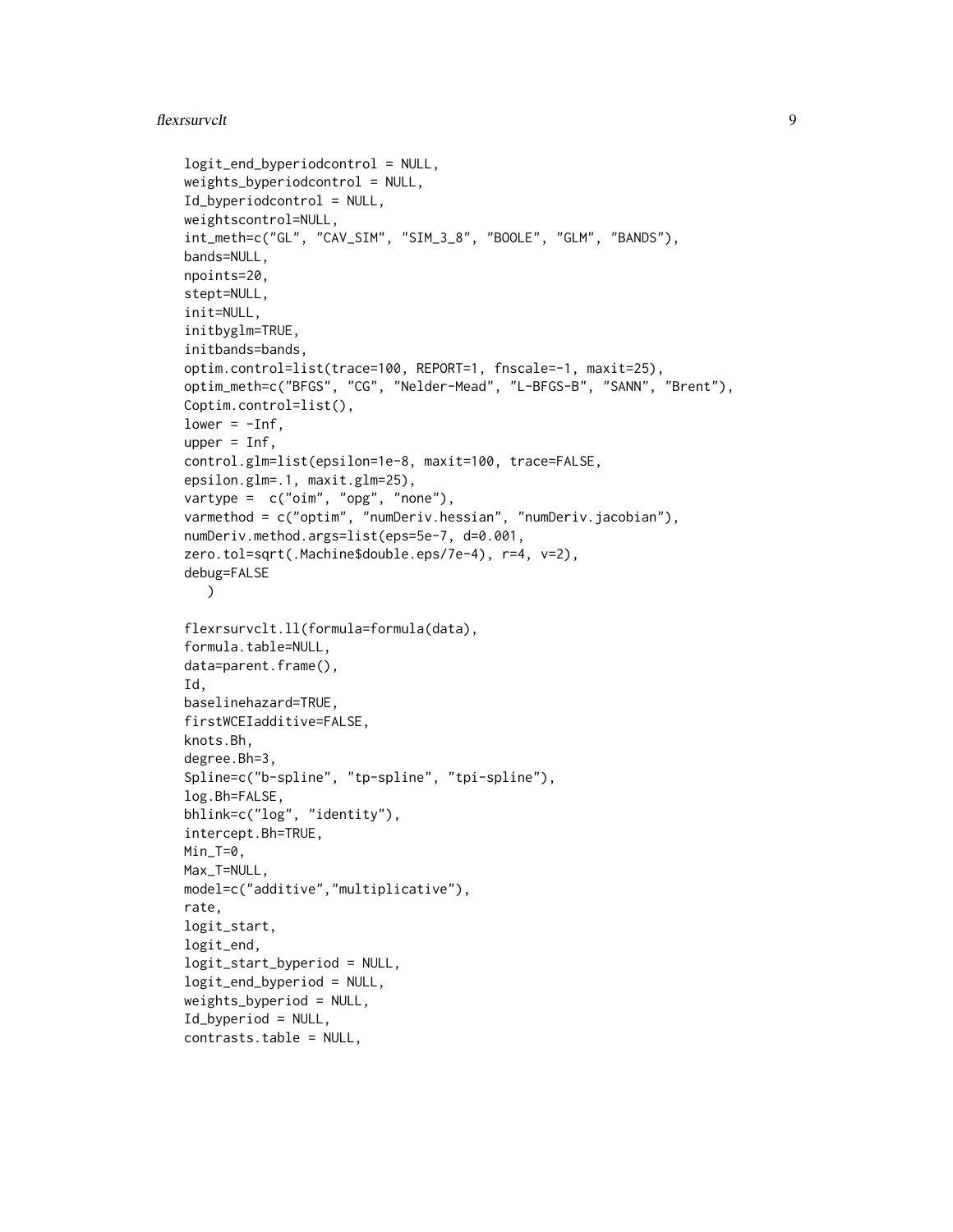```
knots.table=c(-2.5,0,2.5),
degree.table=3,
Spline.table=c("restricted B-splines"),
Spline.CLT=R2bBSplineBasis(knots=c(-2.5,0,2.5), degree=3),
model_correction = c("cohort", "period"),
weights=NULL,
na.action=NULL,
datacontrol=NULL,
Idcontrol,
ratecontrol,
logit_startcontrol,
logit_endcontrol,
logit_start_byperiodcontrol = NULL,
logit_end_byperiodcontrol = NULL,
weights_byperiodcontrol = NULL,
Id_byperiodcontrol = NULL,
weightscontrol=NULL,
int_meth=c("GL", "CAV_SIM", "SIM_3_8", "BOOLE", "GLM", "BANDS"),
bands=NULL,
npoints=20,
stept=NULL,
init=NULL,
optim.control=list(trace=100, REPORT=1, fnscale=-1, maxit=25),
Coptim.control= list(),
optim_meth=c("BFGS", "CG", "Nelder-Mead", "L-BFGS-B", "SANN", "Brent"),
lower = -Inf,upper = Inf,
vartype = c("oim", "opg", "none"),
varmethod = c("optim", "numDeriv.hessian", "numDeriv.jacobian"),
numDeriv.method.args=list(eps=5e-7, d=0.001,
  zero.tol=sqrt(.Machine$double.eps/7e-4), r=4, v=2),
debug=FALSE
   )
```
### Arguments

| formula           | a formula object, with the response on the left of $a \sim$ operator, and the terms<br>on the right. The response must be a survival object as returned by the Surv<br>function. |
|-------------------|----------------------------------------------------------------------------------------------------------------------------------------------------------------------------------|
| formula.table     | a formula object, with empty left hand side, and the terms on the right. This is<br>the formula of the proportional part of the correction model for the table table             |
| data              | a data frame in which to interpret the variables named in the formulas.                                                                                                          |
| Id                | vector whose unique values defines the Ids of the subjects.                                                                                                                      |
|                   | baselinehazard if FALSE, no baseline hazard in the model                                                                                                                         |
| firstWCEIadditive |                                                                                                                                                                                  |
|                   | if TRUE, the first WCEI term in the formula is considered as the baseline                                                                                                        |

<span id="page-9-0"></span>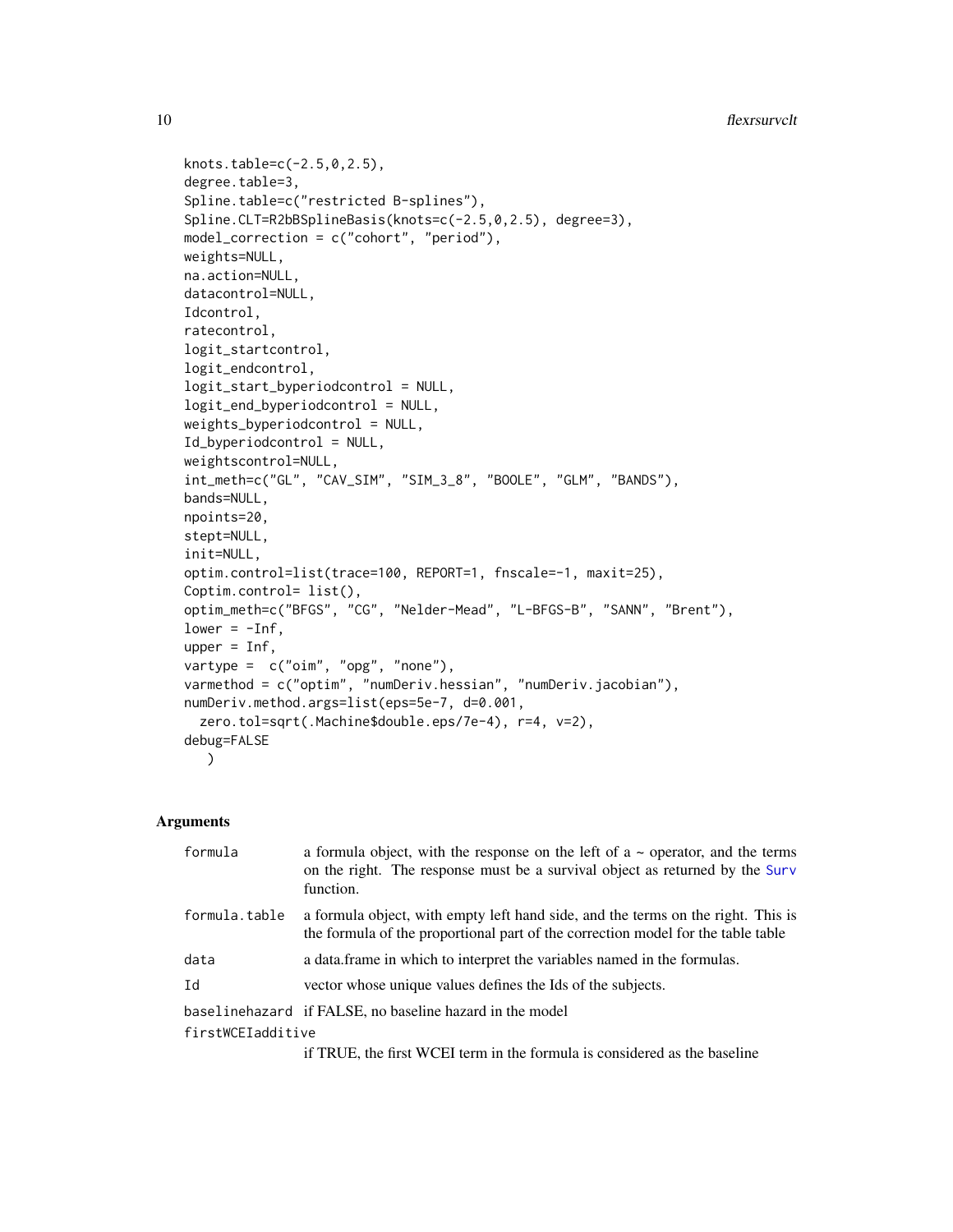<span id="page-10-0"></span>

| knots.Bh        | the internal breakpoints that define the spline used to estimate the baseline haz-<br>ard. Typical values are the mean or median for one knot, quantiles for more<br>knots.                                                                                                                          |
|-----------------|------------------------------------------------------------------------------------------------------------------------------------------------------------------------------------------------------------------------------------------------------------------------------------------------------|
| degree.Bh       | degree of the piecewise polynomial of the baseline hazard. Default is 3 for cubic<br>splines.                                                                                                                                                                                                        |
| intercept.Bh    | TRUE if the first bases is included in the baseline hazard. Default is TRUE.                                                                                                                                                                                                                         |
| Spline          | a character string specifying the type of spline basis. "b-spline" for B-spline<br>basis, "tp-spline" for truncated power basis and "tpi-spline" for monotone (in-<br>creasing) truncated power basis.                                                                                               |
| log.Bh          | logical value: if TRUE, an additional basis equal to log(time) is added to the<br>spline bases of time.                                                                                                                                                                                              |
| bhlink          | character string specifying the link function of the baseline hazard: Default is<br>bhlink="log" for including the baseline in the exponential; if bhlink="identity",<br>the baseline hazard is out of the exponential.                                                                              |
| Min_T           | minimum of time period which is analysed. Default is $max(0.0, min(bands))$<br>).                                                                                                                                                                                                                    |
| $Max_T$         | maximum of time period which is analysed. Default is max (c(bands, timevar))                                                                                                                                                                                                                         |
| model           | character string specifying the type of model for both non-proportional and non<br>linear effects. The model method=="additive" assumes effects as explained in<br>Remontet et al.(2007), the model method=="multiplicative" assumes effects<br>as explained in Mahboubi et al. (2011).              |
| rate            | a vector of the background rate for a relevant comparative population to be used<br>in the fitting process. Should be a numeric vector (for relative survival model).<br>rate is evaluated in the same way as variables in formula, that is first in data<br>and then in the environment of formula. |
| logit_start     | a vector of the logit of the cumulative hazard at the start of the interval in the life<br>table. logit_start is evaluated in the same way as variables in formula, that<br>is first in data and then in the environment of formula.                                                                 |
| logit_end       | a vector of the logit of the cumulative hazard at the end of the interval in the life<br>table. logit_end is evaluated in the same way as variables in formula, that is<br>first in data and then in the environment of formula.                                                                     |
|                 | logit_start_byperiod, logit_end_byperiod, weights_byperiod, Id_byperiod<br><b>A REMPLIR</b>                                                                                                                                                                                                          |
| knots.table     | the internal breakpoints on the logit scale that define the knots of the spline used<br>to estimate the correction model of the life table.                                                                                                                                                          |
| degree.table    | degree of the piecewise polynomial of the spline used to estimate the correction<br>model of the life table. Default is 3 for cubic splines.                                                                                                                                                         |
| contrasts.table |                                                                                                                                                                                                                                                                                                      |
|                 | an optional list. See the contrasts. arg of model. matrix().                                                                                                                                                                                                                                         |
| Spline.table    | a character string specifying the type of spline basis of the the correction model<br>of the life table. In this version, only "restricted B-splines" is available. "re-<br>stricted B-splines" are B-spline basis with linear extrapolation + 2nd derivative<br>at boundaries $== 0$ .              |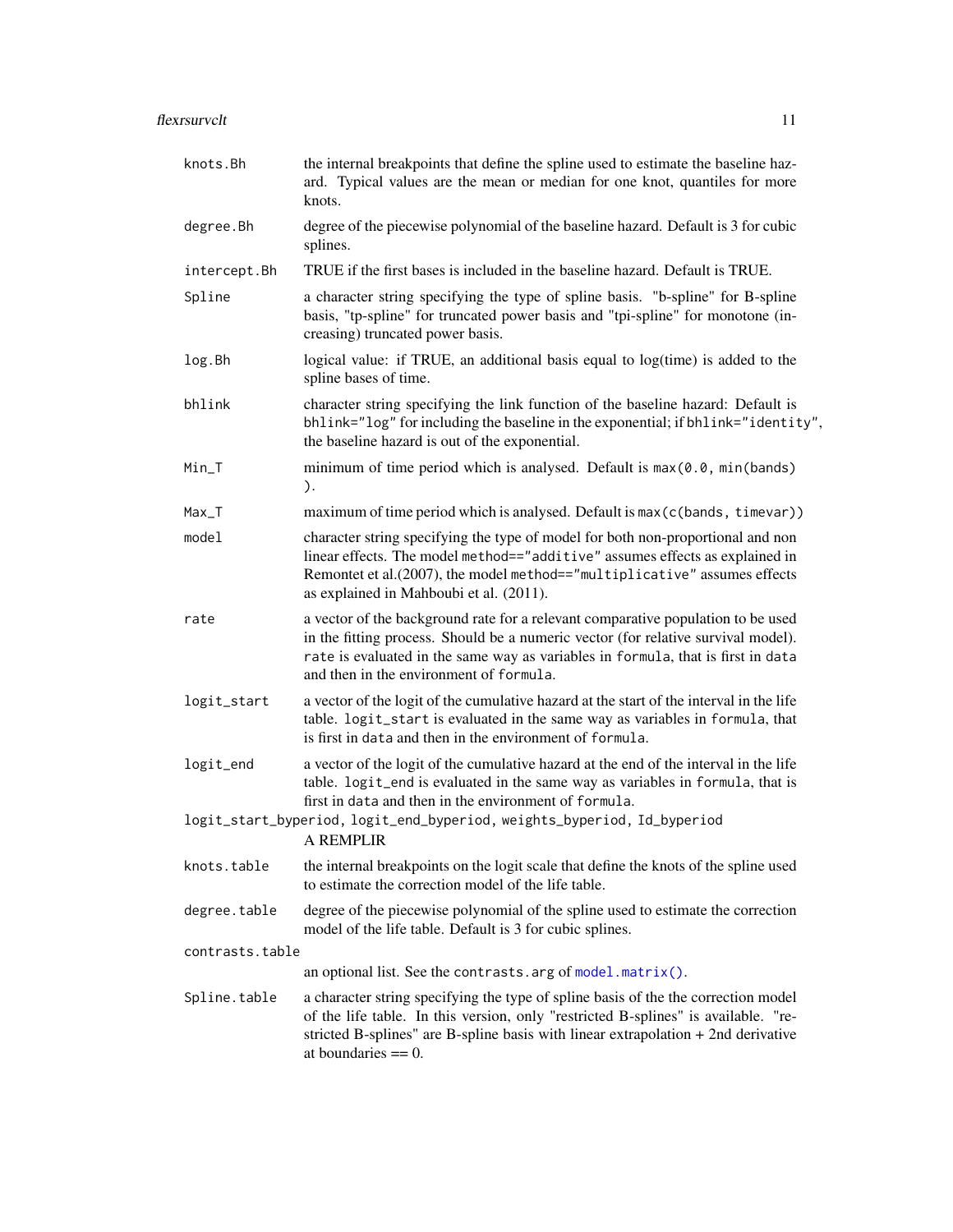<span id="page-11-0"></span>

| Spline.CLT       | a S4 object with method deriv() and evaluate(). The spline basis of the correc-<br>tion of the life table can be specified either by the parameters (knots.table,<br>degree. table) or an S4 object that ca be used for this purpose. IMPORTANT :<br>the coef of the first basis is constraints to one and evaluate (deriv(spline_B),<br>$left\_boundary\_knots$ ) == 1                                                                                             |
|------------------|---------------------------------------------------------------------------------------------------------------------------------------------------------------------------------------------------------------------------------------------------------------------------------------------------------------------------------------------------------------------------------------------------------------------------------------------------------------------|
| model_correction |                                                                                                                                                                                                                                                                                                                                                                                                                                                                     |
|                  | character string specifying A COMPLETER. method_correction="cohort"<br>when the provided logit are those of the survival of individuals; method_correction="period"<br>when the provided logit are those of the survival fuction of age distribution by<br>period.                                                                                                                                                                                                  |
| weights          | an optional vector of weights to be used in the fitting process. Should be NULL<br>or a numeric vector. If not null, the total likelihood is the weighted sum of<br>individual likelihood.                                                                                                                                                                                                                                                                          |
| na.action        | a missing-data filter function, applied to the model.frame. If NULL, default is<br>options()\$na.action.                                                                                                                                                                                                                                                                                                                                                            |
| datacontrol      | a data.frame in which to interpret the variables named in the formula for the<br>control group.                                                                                                                                                                                                                                                                                                                                                                     |
|                  | Idcontrol, ratecontrol, logit_startcontrol, logit_endcontrol, weightscontrol<br>Id, rate, logit of the cumulative hazard at the start and the end of the intervalle<br>in the life table, and weights for the control group                                                                                                                                                                                                                                         |
|                  | logit_start_byperiodcontrol, logit_end_byperiodcontrol, weights_byperiodcontrol, Id_byperiodcontrol<br>A REMPLIR                                                                                                                                                                                                                                                                                                                                                    |
| int_meth         | character string specifying the the numerical integration method. Possible val-<br>ues are "GL" for Gauss-Legendre method, "CAV_SIM" for Cavalieri-Simpson's<br>rule, "SIM_3_8" for the Simpson's 3/8 rule, "BOOLE" for the Boole's rule, or<br>"BANDS" for the midpoint rule with specified bands.                                                                                                                                                                 |
| bands            | bands used to split data in the numerical integration when $int_meth="BANDS'$ ).                                                                                                                                                                                                                                                                                                                                                                                    |
| npoints          | number of points used in the numerical integration when $int_meth="GL"$ ).                                                                                                                                                                                                                                                                                                                                                                                          |
| stept            | scalar value of the time-step in numerical integration. It is required only when<br>int_meth="CAV_SIM" or "SIM_3_8" or "BOOLE". If no value is supplied, Max_T/500<br>is used.                                                                                                                                                                                                                                                                                      |
| init             | starting values of the parameters.                                                                                                                                                                                                                                                                                                                                                                                                                                  |
| initbyglm        | a logical value indicating indicating how are found or refined init values. If<br>TRUE, the fitting method described in Remontet et al. $(2007)$ is ued to find or<br>refine starting values. This may speedup the fit. If FALSE, the maximisation of<br>the likelihood starts at values given in init. If init=NULL, the starting values<br>correspond to a constant net hazard equal to the ratio of the number of event<br>over the total number of person-time. |
| initbands        | bands used to split data when initbyglm=TRUE.                                                                                                                                                                                                                                                                                                                                                                                                                       |
| optim.control    | a list of control parameters passed to the optim() function.                                                                                                                                                                                                                                                                                                                                                                                                        |
| optim_meth       | method to be used to optimize the likelihood. See optim.                                                                                                                                                                                                                                                                                                                                                                                                            |
| Coptim.control   | a list of control parameters passed to the constrOptim() function See constrOptim.                                                                                                                                                                                                                                                                                                                                                                                  |
| lower, upper     | Bounds on the variables for the "L-BFGS-B" method, or bounds in which to<br>search for method "Brent". See optim.                                                                                                                                                                                                                                                                                                                                                   |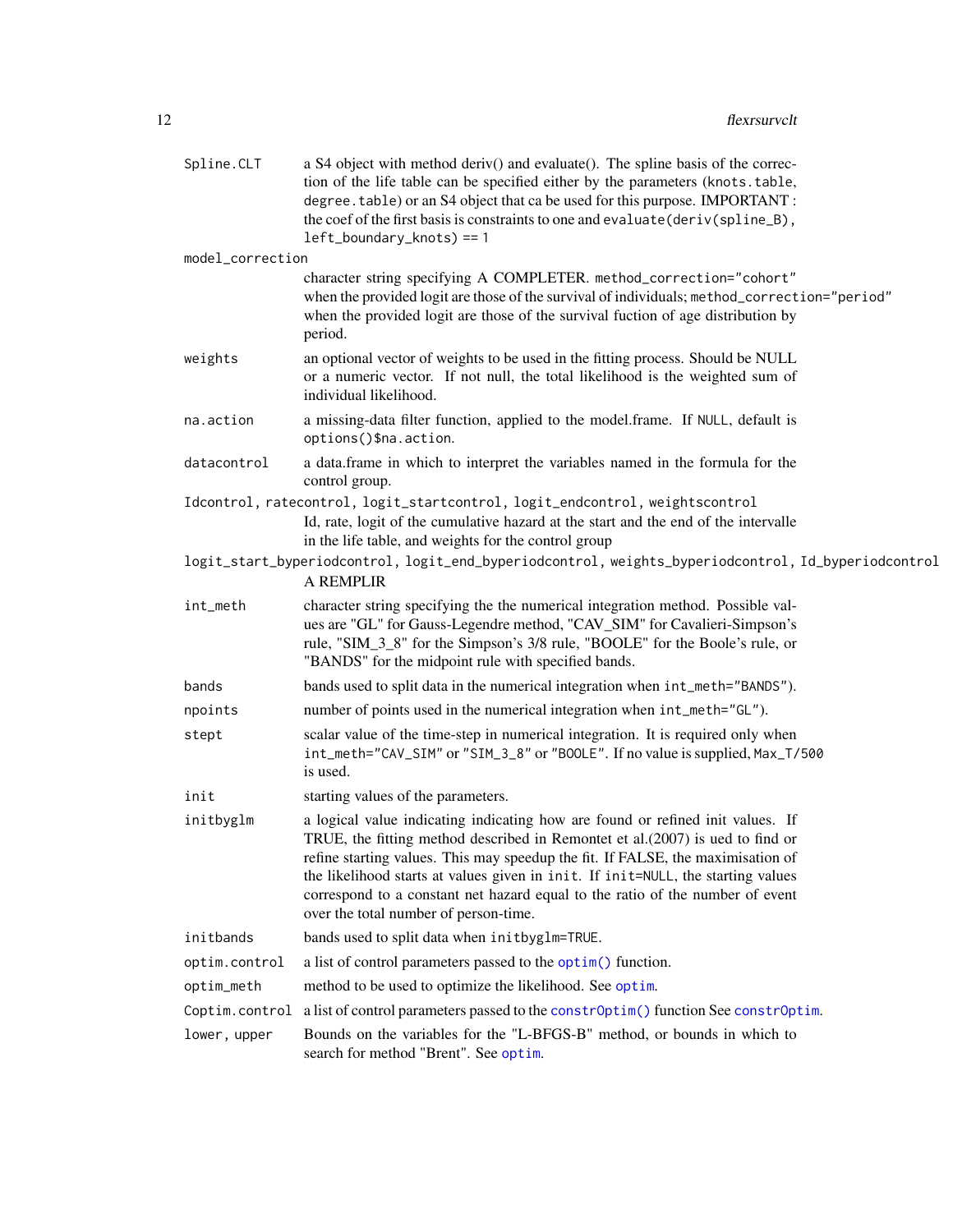#### <span id="page-12-0"></span>flexrsurvclt 13

| control.glm          | a list of control parameters passed to the $glm()$ function when method=" $glm"$ .                                                                                                                                                                                                                                                                                                                                            |
|----------------------|-------------------------------------------------------------------------------------------------------------------------------------------------------------------------------------------------------------------------------------------------------------------------------------------------------------------------------------------------------------------------------------------------------------------------------|
| vartype              | character string specifying the type of variance matrix computed by flexes character string specifying the type of variance matrix computed by flexes<br>the inverse of the hessian matrix computed at the MLE estimate (ie. the inverse<br>of the observed information matrix) if vartype="oim", the inverse of the outer<br>product of the gradients if vartype="opg". The variance is not computed when<br>vartype="none". |
| varmethod            | character string specifying the method to compute the hessian matrix when<br>vartype="oim". If varmethod="oim", the hessian matrixe is computed by<br>optim. If varmethod="numDeriv.hessian", the hessian matrix is computed by<br>numDeriv: hessian with method="Richardson". If varmethod="numDeriv.jacobian",<br>the hessian matrixe is computed by numDeriv: jacobian with method="Richardson".                           |
| numDeriv.method.args |                                                                                                                                                                                                                                                                                                                                                                                                                               |
|                      | arguments passed to numDeriv: hessian or numDeriv: jacobian when varmethod="numDeriv. hessian<br>or varmethod="numDeriv.jacobian". Arguments not specified remain with<br>their default values as specified in details. See numDeriv: grad for details about<br>these parameters.                                                                                                                                             |
| debug                | control the volum of intermediate output                                                                                                                                                                                                                                                                                                                                                                                      |

# Details

A full description of the additive and the multiplicative both non-linear and non-proportional models is given respectively in Remontet (2007) and Mahboubi (2011).

flexrsurv.ll is the workhorse function: it is not normally called directly.

# Value

flexrsurv returns an object of class "flexrsurv". An object of class "flexrsurv" is a list containing at least the following components:

| coefficients             | a named vector of coefficients                                                                                                                     |
|--------------------------|----------------------------------------------------------------------------------------------------------------------------------------------------|
| loglik                   | the log-likelihood                                                                                                                                 |
| var<br>informationMatrix | estimated covariance matrix for the estimated coefficients                                                                                         |
|                          | estimated information matrix                                                                                                                       |
| bhlink                   | the linkk of baseline hazard: if "identity" baseline = sum $g0$ i b i(t); if "log"<br>$log(baseline) = sum g0_i b_i(t);$                           |
| init                     | vector of the starting values supplied                                                                                                             |
| converged                | logical, Was the optimizer algorithm judged to have converged?                                                                                     |
| linear.predictors        |                                                                                                                                                    |
|                          | the linear fit on link scale (not including the baseline hazard term if bhlink =<br>" $identity"$ )                                                |
| fitted.values            | the estimated value of the hazard rate at each event time, obtained by transform-<br>ing the linear predictors by the inverse of the link function |
| cumulative.hazard        |                                                                                                                                                    |
|                          | the estimated value of the cumulative hazard in the time interval                                                                                  |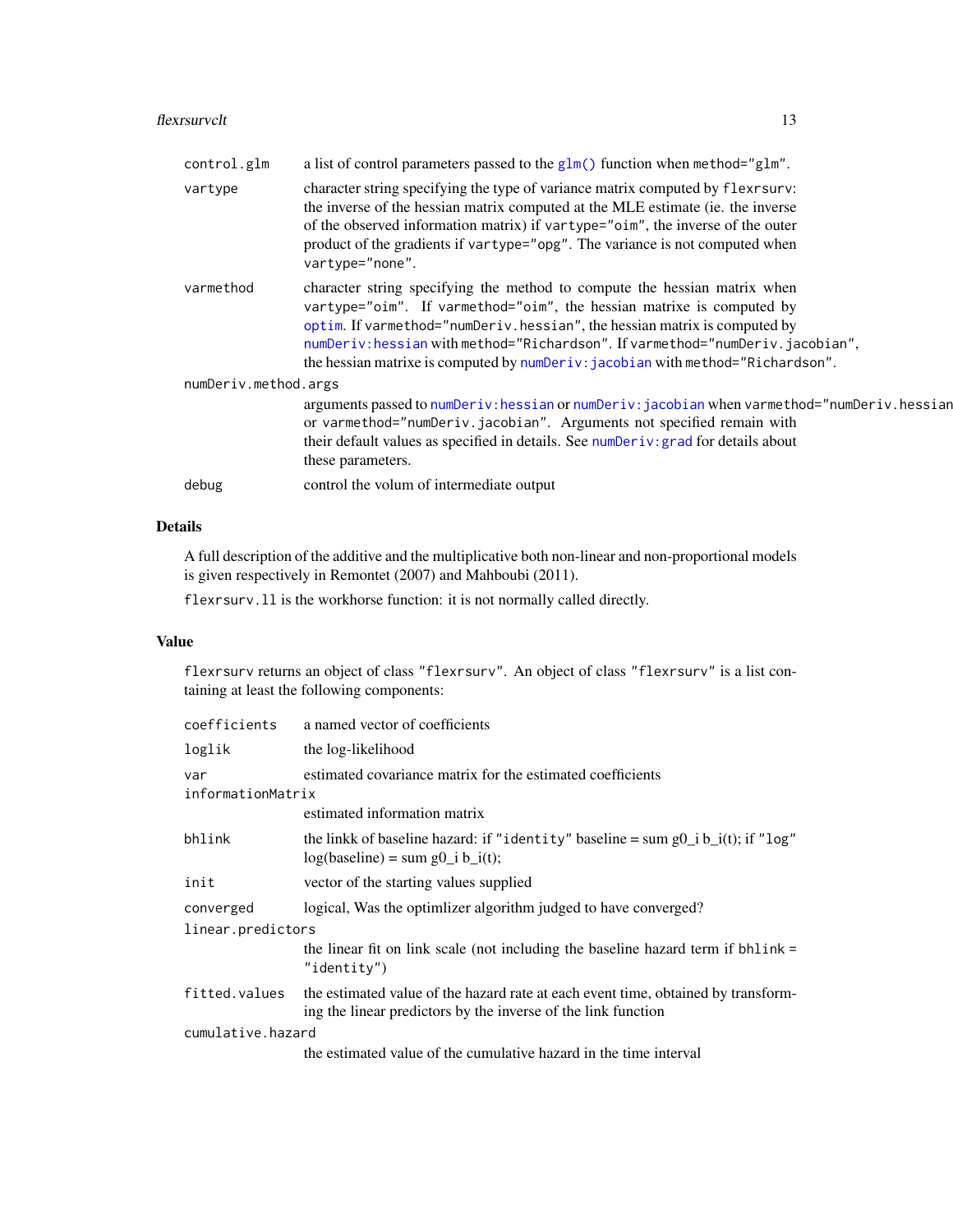<span id="page-13-0"></span>

| call          | the matched call                                 |
|---------------|--------------------------------------------------|
| formula       | the formula supplied                             |
| terms         | the terms object used                            |
| data          | the data argument                                |
| rate          | the rate vector used                             |
| time          | the time vector used                             |
|               | workingformula the formula used by the fitter    |
| optim.control | the value of the optim.control argument supplied |
| control.glm   | the value of the control.glm argument supplied   |
| method        | the name of the fitter function used             |

#### References

Mahboubi, A., M. Abrahamowicz, et al. (2011). "Flexible modeling of the effects of continuous prognostic factors in relative survival." Stat Med 30(12): 1351-1365. [doi:10.1002/sim.4208](https://doi.org/10.1002/sim.4208)

Remontet, L., N. Bossard, et al. (2007). "An overall strategy based on regression models to estimate relative survival and model the effects of prognostic factors in cancer survival studies." Stat Med 26(10): 2214-2228. [doi:10.1002/sim.2656](https://doi.org/10.1002/sim.2656)

#### See Also

[print.flexrsurv](#page-28-1), [summary.flexrsurv](#page-29-1), [logLik.flexrsurv](#page-21-1), [predict.flexrsurv](#page-25-1), [NPH](#page-23-1), [NLL](#page-22-1), and [NPHNLL](#page-24-1).

#### Examples

```
require(date)
# data from package relsurv
data(rdata, package="relsurv")
class(rdata$year)<-"integer"
# rate table from package relsurv
data(slopop, package="relsurv")
# get the death rate at event (or end of followup) from slopop for rdata
rdata$iage <- findInterval(rdata$age*365.24+rdata$time, attr(slopop, "cutpoints")[[1]])
rdata$iyear <- findInterval(rdata$year+rdata$time, attr(slopop, "cutpoints")[[2]])
therate \leq rep(-1, dim(rdata)[1])
for( i in 1:dim(rdata)[1]){
 therate[i] <- slopop[rdata$iage[i], rdata$iyear[i], rdata$sex[i]]
}
rdata$slorate <- therate
```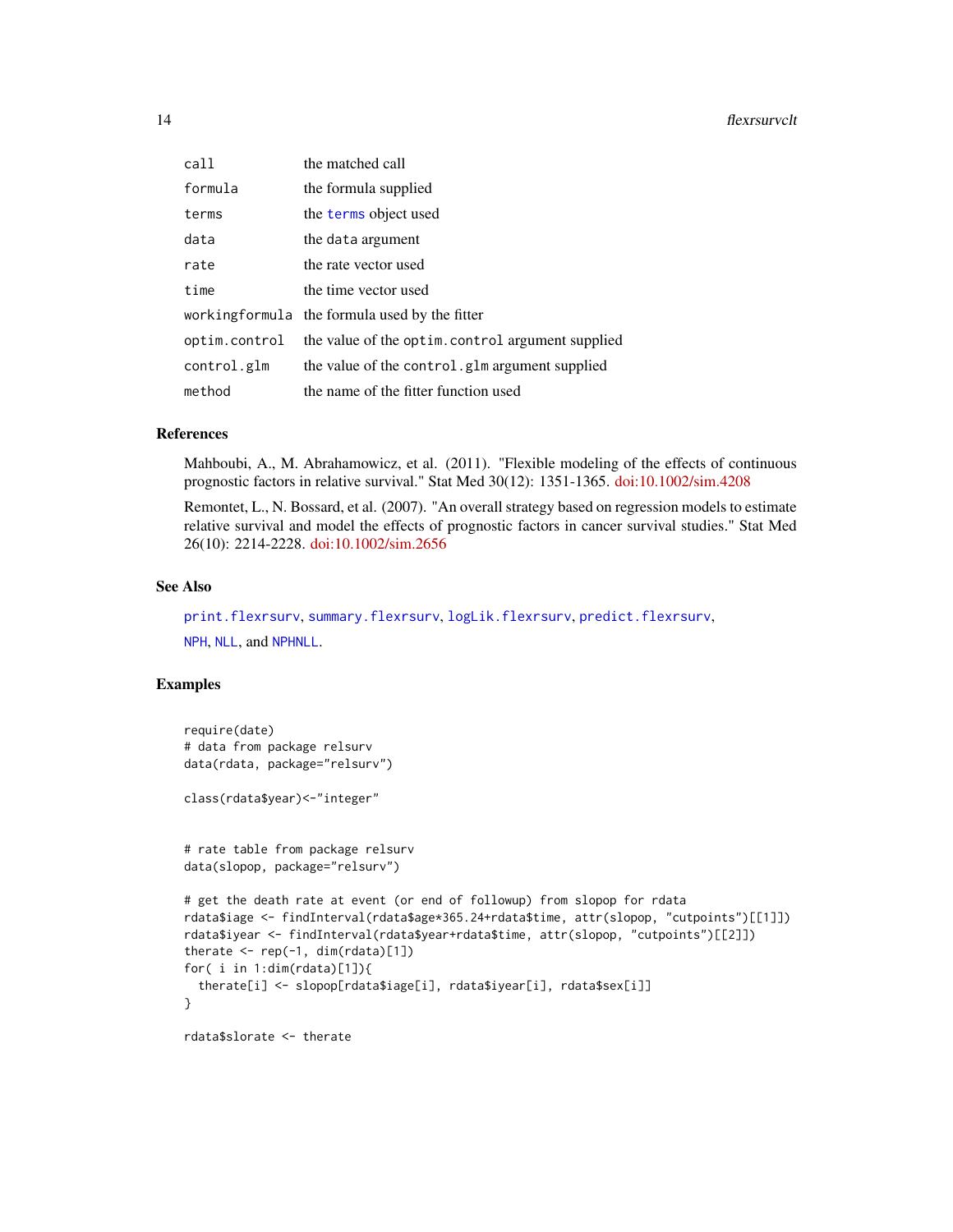#### flexrsurvclt 15

```
# get the logit_start and logit_end
# logit start at age 18
tmpsurv <- Surv(rep(0, length(rdata$time)), rdata$time, rdata$cens)
HH <- getHazardFromTable(tmpsurv, startdate=rdata$year,
       startage=rdata$age*365.25 , matchdata=rdata, ratetable=slopop,
       age="age", year="year",
       rmap=list(sex=sex),
       agemin=18,
     ratename = "poprate", cumrateendname ="cumrateend", cumrateentername ="cumrateenter"
      )
rdata$slorate <- HH$poprate
rdata$logit_start <- log(exp(HH$cumrateenter)-1)
rdata$logit_end <- log(exp(HH$cumrateend)-1)
rdata$Id <- 1:dim(rdata)[1]
# change sex coding
rdata$sex01 <- rdata$sex -1
# fit a relative survival model with a non linear effect of age
# without correction of life table
# partial likelihood
fit00 <- flexrsurvclt(Surv(time,cens)~sex01+NLL(age, Knots=60, Degree=3,
                                           Boundary.knots = c(24, 95),
                      rate=slorate,
      data=rdata,
      knots.Bh=1850, # one interior knot at 5 years
                 degree.Bh=3,
                 Max_T=5400,
                 Spline = "b-spline",
                 initbyglm=TRUE,
                 initbands=seq(0, 5400, 100),
                 int_meth= "BANDS",
                 bands=seq(0, 5400, 50)
                 )
summary(fit00)
# fit a relative survival model with a non linear effect of age
# without correction of life table
# full likelihood
fit0 <- flexrsurvclt(Surv(time,cens)~sex01+NLL(age, Knots=60, Degree=3,
                                           Boundary.knots = c(24, 95),
                                           rate=slorate,
           logit_start=logit_start,
                    logit_end=logit_end,
```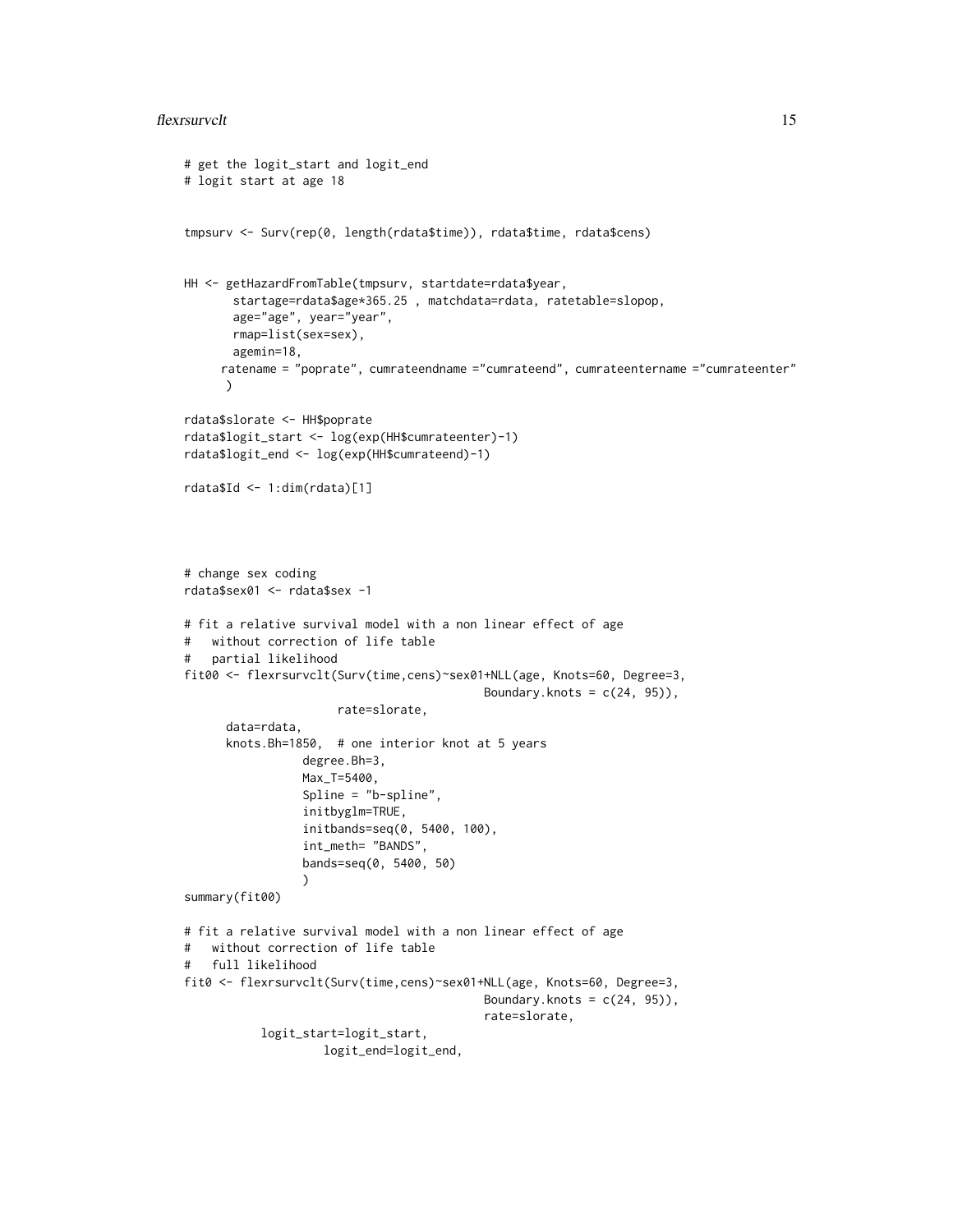```
data=rdata,
Id=Id,
                 knots.Bh=1850, # one interior knot at 5 years
                 degree.Bh=3,
                 Max_T=5400,
                 Spline = "b-spline",
                 initbyglm=TRUE,
                 initbands=seq(0, 5400, 100),
                 int_meth= "BANDS",
                 bands=seq(0, 5400, 50)
                 )
summary(fit0)
# fit a relative survival model with a non linear effect of age
# with correction of life table
# full likelihood
fit1 <- flexrsurvclt(Surv(time,cens)~sex01+NLL(age, Knots=60, Degree=3,
                                           Boundary.knots = c(24, 95),
                 rate=slorate,
                     logit_start=logit_start,
                    logit_end=logit_end,
data=rdata,
Id=Id,
                 knots.Bh=1850, # one interior knot at 5 years
                 degree.Bh=3,
                 Max_T=5400,
                 Spline = "b-spline",
             Spline.CLT=flexrsurv:::R2bBSplineBasis(knots=c(-2.5,0,2.5), degree=3),
                 initbyglm=TRUE,
                 initbands=seq(0, 5400, 100),
                 int_meth= "BANDS",
                 bands=seq(0, 5400, 50)
                 )
summary(fit1)
print(coef(fit1))
# fit a relative survival model with a non linear effect of age
# with correction of life table, strabified by sex
# full likelihood
fit2 <- flexrsurvclt(Surv(time,cens)~sex01+NLL(age, Knots=60, Degree=3,
                                           Boundary.knots = c(24, 95),
    formula.table= ~sex,
                 rate=slorate,
                    logit_start=logit_start,
                    logit_end=logit_end,
data=rdata,
Id=Id,
                 knots.Bh=1850, # one interior knot at 5 years
                 degree.Bh=3,
                 Max_T=5400,
                 Spline = "b-spline",
             Spline.CLT=flexrsurv:::R2bBSplineBasis(knots=c(-2.5,0,2.5), degree=3),
```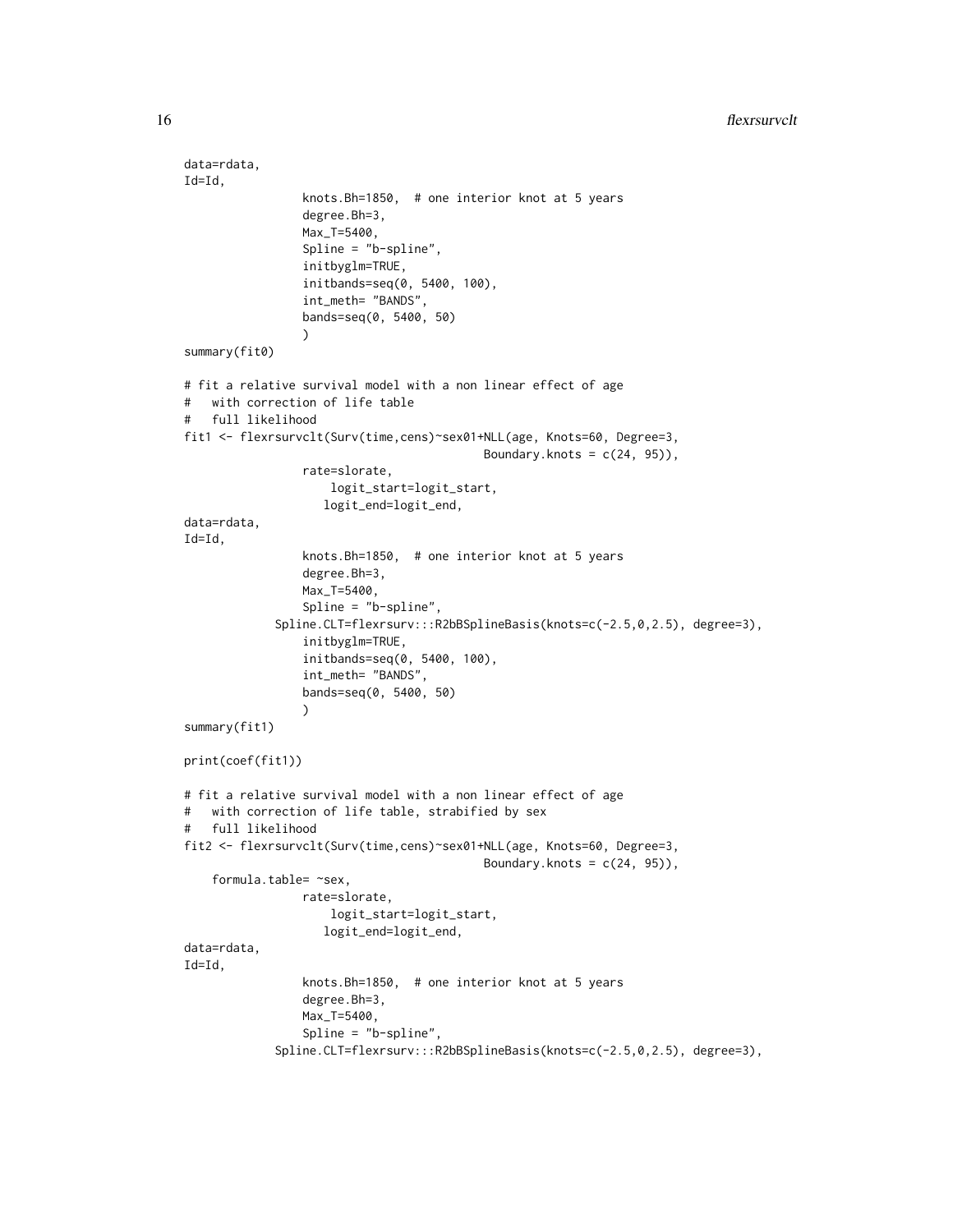```
initbyglm=TRUE,
                 initbands=seq(0, 5400, 100),
                 int_meth= "BANDS",
                 bands=seq(0, 5400, 50)
                 )
summary(fit2)
```

```
AIC(fit0, fit1, fit2)
```
<span id="page-16-1"></span>getBrassHazardFromTable

*Compute expected hazards with respect to a corrected reference life table*

#### Description

returns the cumulative hazard and the hazard rate of subjects in a reference life table

# Usage

```
getBrassPseudoHazardFromTable(Y, startdate, startage, matchdata = NULL,
        ratetable = survival::survexp.us,
age = 1, year = 2, rmap,
agemin = 16, scale = 365.25,
ratename = "rateend",
cumrateendname = "cumrateend",
cumrateentername = "cumrateenter",
idname = "Id_byperiod",
origin = "01/01/1970", format="%d/%m/%Y",
left.open = FALSE,
SplineBrass=R2bBSplineBasis(knots=c(-2.5,0,2.5), degree=3)*c(1, 0, 1),
verbose=FALSE)
```
#### Arguments

|           | An object with interval data. It can be an object of class Surv with arguments<br>time, time 2 and event or a two-column matrix with starting time in the first<br>column and ending time in the second column. |
|-----------|-----------------------------------------------------------------------------------------------------------------------------------------------------------------------------------------------------------------|
| startdate | a numeric vector such that as . Date (startadate) is interpreted as the date of<br>the start (when $Y$ [, $]==0$ ).                                                                                             |
| startage  | a numeric vector of age in days the start (when $Y$ [,]==0).                                                                                                                                                    |
| matchdata | an optional data. frame in which to interpret the additional variables to be mapped<br>to the rate table variables.                                                                                             |
| ratetable | an object of class rate table, ie a table of event rates.                                                                                                                                                       |
| age, year | character values of the names of the age and period variables in the rate table.                                                                                                                                |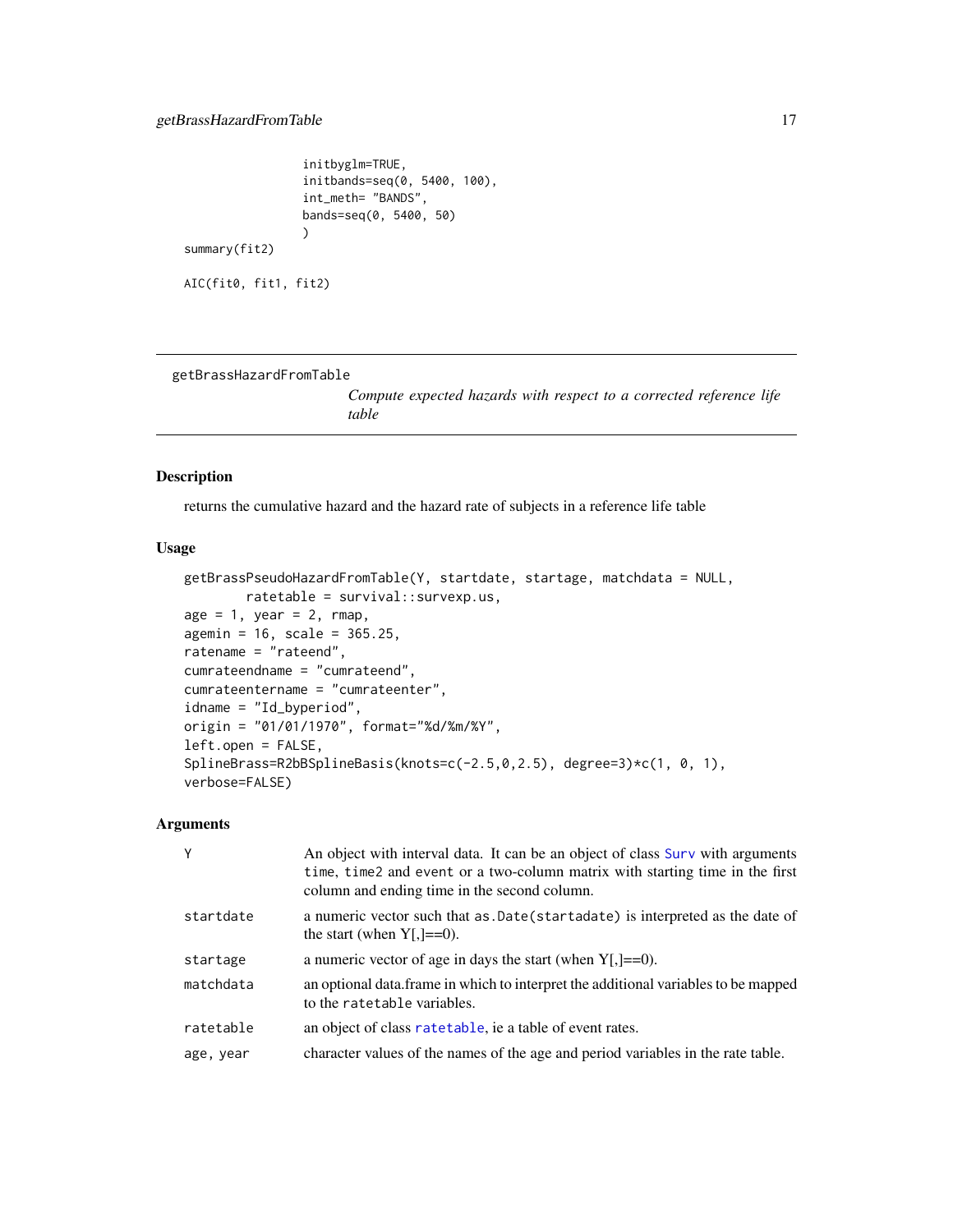<span id="page-17-0"></span>

| rmap                                               | an optional list that maps data set names to the rate table names. See survexp an<br>example bellow. |  |
|----------------------------------------------------|------------------------------------------------------------------------------------------------------|--|
| agemin                                             | numeric value of the age at which the cumulative hazard starts.                                      |  |
| scale                                              | numeric value to scale agemin.                                                                       |  |
| ratename, cumrateendname, cumrateentername, idname |                                                                                                      |  |
|                                                    | names of the returned variables                                                                      |  |
|                                                    | origin, format passed to as. Date                                                                    |  |
| left.open                                          | logical, passed to findInterval                                                                      |  |
| SplineBrass                                        | Spline basis used to transform the rates                                                             |  |
| verbose                                            | logical, if true the progression of the computation is output.                                       |  |

#### Details

The cumulative rates are computed using [survexp](#page-0-0).

#### Value

A data.frame with 3 columns with the rate at the ending time, the cumulative rate from agemin up to the starting time and upt to the ending time.

### See Also

[getHazardFromTable](#page-18-1) for the cumulative hazard and the hazard rate of subjects in a reference life table. [survexp](#page-0-0)

# Examples

```
require(date)
# data from package relsurv
data(rdata, package="relsurv")
# rate table from package relsurv
data(slopop, package="relsurv")
tmpsurv <- Surv(rep(0, length(rdata$time)), rdata$time, rdata$cens)
HH <- getPseudoHazardFromTable(tmpsurv, startdate=rdata$year,
               startage=rdata$age*365.25 , matchdata=rdata, ratetable=slopop,
               age="age", year="year",
               rmap=list(sex=sex),
               agemin=18,
               ratename = "poprate",
               cumrateendname ="cumrateend",
               cumrateentername ="cumrateenter",
               idname="Id_byperiod"
               )
summary(HH)
```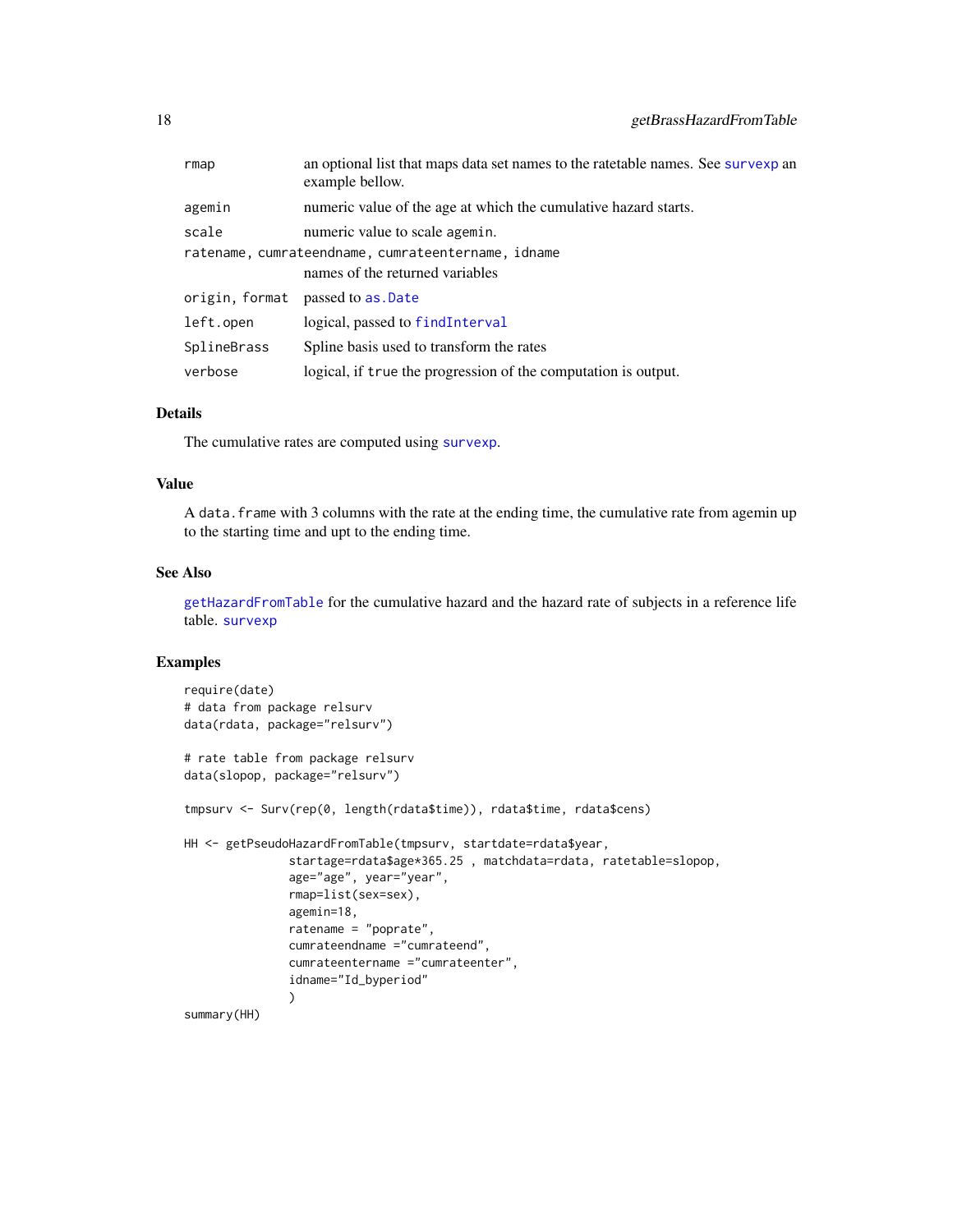<span id="page-18-1"></span><span id="page-18-0"></span>getHazardFromTable *computes expected hazards with respect to a reference life table*

#### Description

returns the cumulative hazard and the hazard rate of subjects in a reference life table

#### Usage

```
getHazardFromTable(Y, startdate, startage, matchdata = NULL,
        ratetable = survival::survexp.us,
age = 1, year = 2, rmap, agemin = 16, scale = 365.25,
ratename = "rateend",
cumrateendname = "cumrateend",
cumrateentername = "cumrateenter",
origin = "01/01/1970", format = "%d/%m/%Y",
left.open = FALSE, verbose=FALSE)
```
# Arguments

| Y                                                                             | An object with interval data. It can be an object of class Surv with arguments<br>time, time2 and event or a two-column matrix with starting time in the first<br>column and ending time in the second column. |
|-------------------------------------------------------------------------------|----------------------------------------------------------------------------------------------------------------------------------------------------------------------------------------------------------------|
| startdate                                                                     | a numeric vector such that as . Date (startadate) is interpreted as the date of<br>the start (when $Y$ [,]==0).                                                                                                |
| startage                                                                      | a numeric vector of age in days the start (when $Y$ [,]==0).                                                                                                                                                   |
| matchdata                                                                     | an optional data. frame in which to interpret the additional variables to be mapped<br>to the ratetable variables.                                                                                             |
| ratetable                                                                     | an object of class rate table, ie a table of event rates.                                                                                                                                                      |
| age, year                                                                     | character values of the names of the age and period variables in the rate table.                                                                                                                               |
| rmap                                                                          | an optional list that maps data set names to the rate table names. See survexp an<br>example bellow.                                                                                                           |
| agemin                                                                        | numeric value of the age at which the cumulative hazard starts.                                                                                                                                                |
| scale                                                                         | numeric value to scale agemin.                                                                                                                                                                                 |
| ratename, cumrateendname, cumrateentername<br>names of the returned variables |                                                                                                                                                                                                                |
| origin, format                                                                | arguments passed as . Date                                                                                                                                                                                     |
| left.open                                                                     | logical, passed to findInterval                                                                                                                                                                                |
| verbose                                                                       | logical, if true the progression of the computation is output.                                                                                                                                                 |

# Details

The cumulative rates are computed using [survexp](#page-0-0).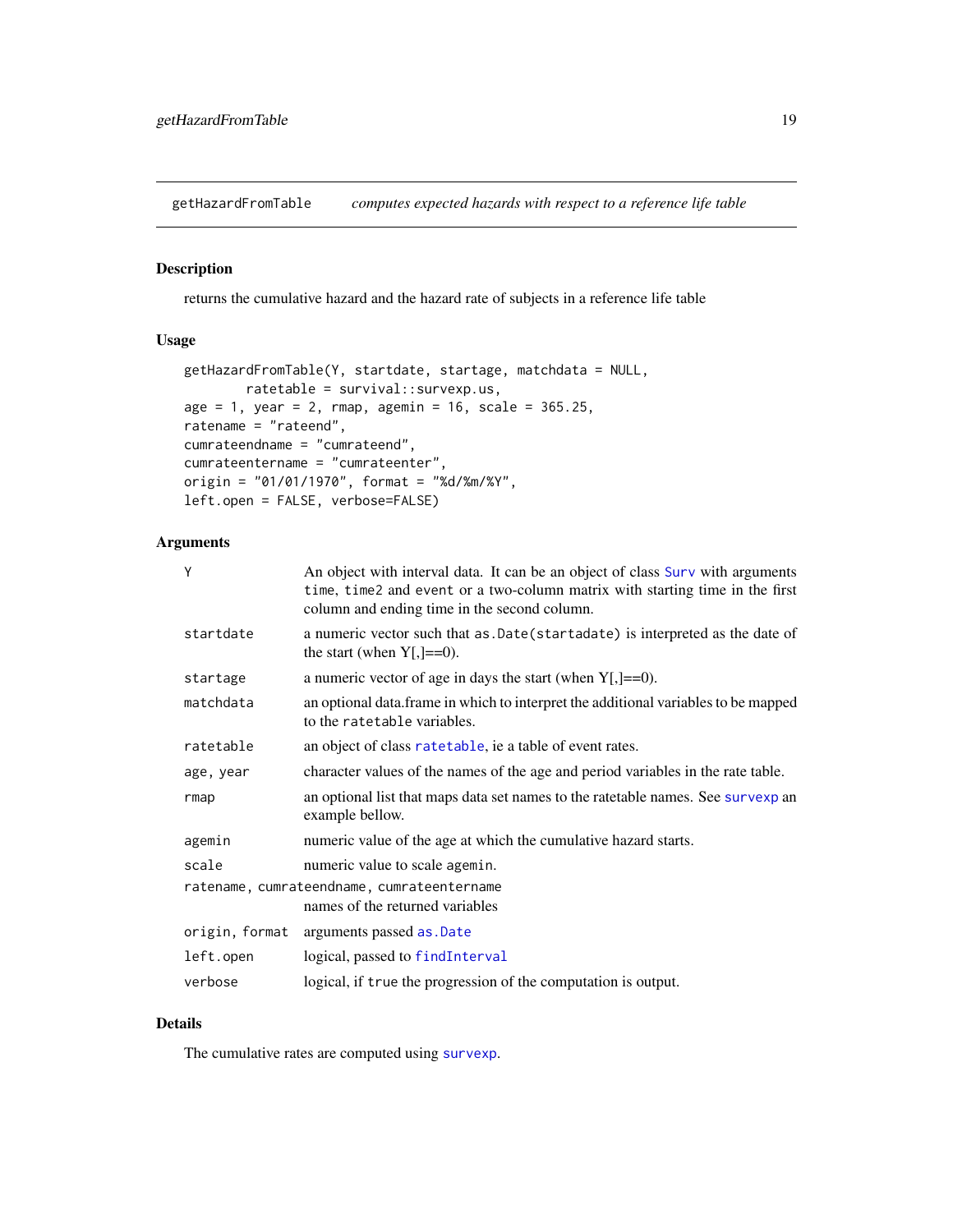#### <span id="page-19-0"></span>Value

A data. frame with 3 columns with the rate at the ending time, the cumulative rate from agemin up to the starting time and upt to the ending time.

#### See Also

[getPseudoHazardFromTable](#page-19-1) for the cumulative hazard in each period of a reference life table. [getBrassHazardFromTable](#page-16-1) for the cumulative hazard in a corrected reference life table. [survexp](#page-0-0)

### Examples

```
require(date)
# data from package relsurv
data(rdata, package="relsurv")
# rate table from package relsurv
data(slopop, package="relsurv")
tmpsurv <- Surv(rep(0, length(rdata$time)), rdata$time, rdata$cens)
HH <- getHazardFromTable(tmpsurv, startdate=rdata$year,
               startage=rdata$age*365.25 , matchdata=rdata, ratetable=slopop,
               age="age", year="year",
               rmap=list(sex=sex),
               agemin=18,
          ratename = "poprate", cumrateendname ="cumrateend", cumrateentername ="cumrateenter"
               \lambdasummary(HH)
```
<span id="page-19-1"></span>getPseudoHazardFromTable

*Computes expected hazards with respect to a reference life table*

#### Description

\*\*\* à mettre à jour \*\*\*

return the cumulative hazard and the hazard rate of subjects in a reference life table

#### Usage

```
getPseudoHazardFromTable(Y, startdate, startage, matchdata = NULL,
        ratetable = survival::survexp.us,
age = 1, year = 2, rmap,
agemin = 16, scale = 365.25,
ratename = "rateend",
cumrateendname = "cumrateend",
cumrateentername = "cumrateenter",
```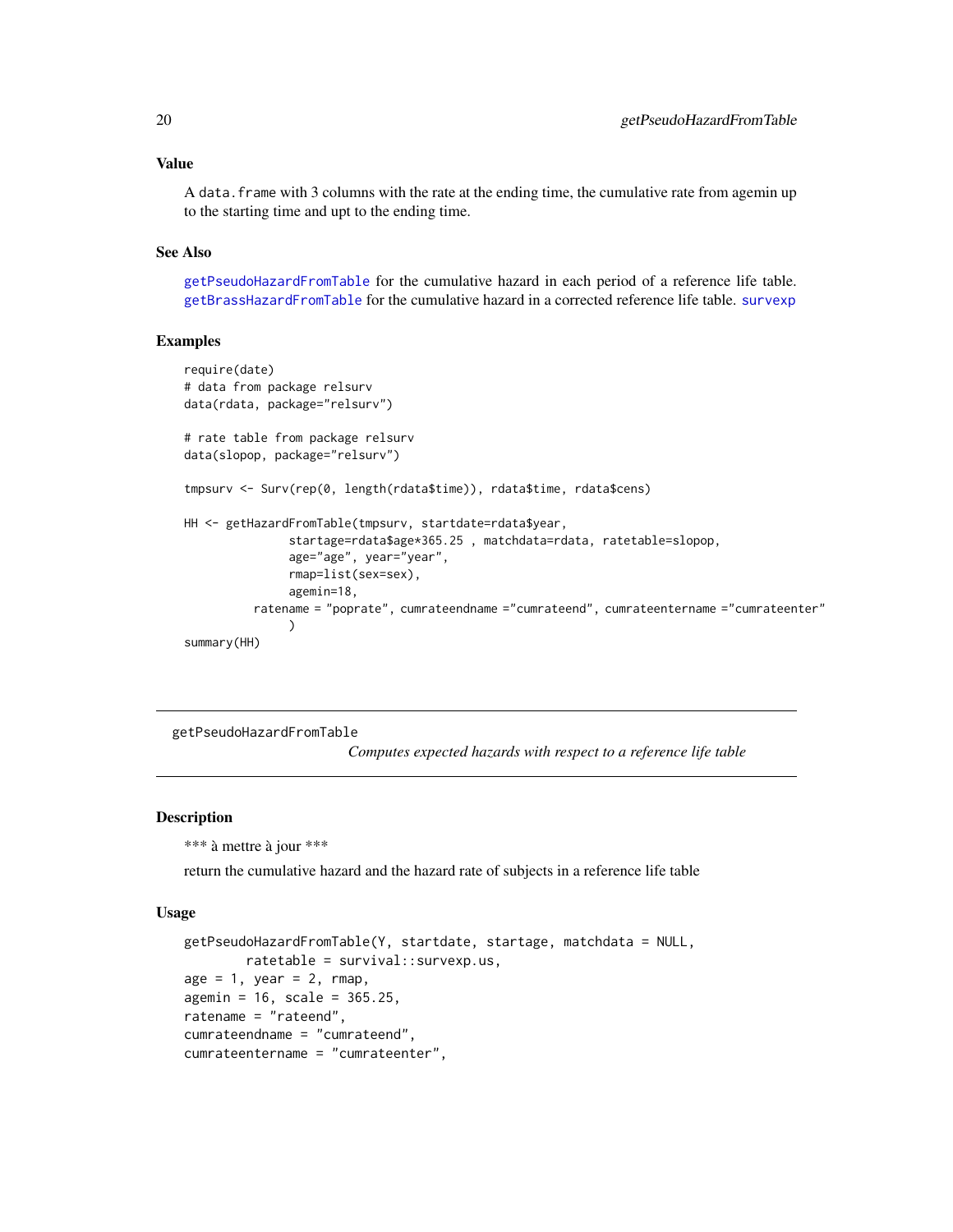```
idname = "Id_byperiod",
origin = "01/01/1970", format="%d/%m/%Y",
left.open = FALSE, verbose=FALSE)
```
# Arguments

| Y                                                                                                                                | An object with interval data. It can be an object of class Surv with arguments<br>time, time2 and event or a two-column matrix with starting time in the first<br>column and ending time in the second column. |
|----------------------------------------------------------------------------------------------------------------------------------|----------------------------------------------------------------------------------------------------------------------------------------------------------------------------------------------------------------|
| startdate                                                                                                                        | a numeric vector such that as . Date (startadate) is interpreted as the date of<br>the start (when $Y$ [, ]==0).                                                                                               |
| startage                                                                                                                         | a numeric vector of age in days the start (when $Y$ [,]==0).                                                                                                                                                   |
| matchdata                                                                                                                        | an optional data. frame in which to interpret the additional variables to be mapped<br>to the ratetable variables.                                                                                             |
| ratetable                                                                                                                        | an object of class rate table, ie a table of event rates.                                                                                                                                                      |
| age, year                                                                                                                        | character values of the names of the age and period variables in the rate table.                                                                                                                               |
| rmap                                                                                                                             | an optional list that maps data set names to the ratetable names. See survexp an<br>example bellow.                                                                                                            |
| agemin                                                                                                                           | numeric value of the age at which the cumulative hazard starts.                                                                                                                                                |
| scale<br>numeric value to scale agemin.<br>ratename, cumrateendname, cumrateentername, idname<br>names of the returned variables |                                                                                                                                                                                                                |
|                                                                                                                                  | origin, format passed to as. Date                                                                                                                                                                              |
| left.open                                                                                                                        | logical, passed to findInterval                                                                                                                                                                                |
| verbose                                                                                                                          | logical, if true the progression of the computation is output.                                                                                                                                                 |

# Details

The cumulative rates are computed using [survexp](#page-0-0).

#### Value

A data.frame with 3 columns with the rate at the ending time, the cumulative rate from agemin up to the starting time and upt to the ending time.

# See Also

[getHazardFromTable](#page-18-1) for the cumulative hazard and the hazard rate of subjects in a reference life table. [survexp](#page-0-0)

# Examples

```
require(date)
# data from package relsurv
data(rdata, package="relsurv")
```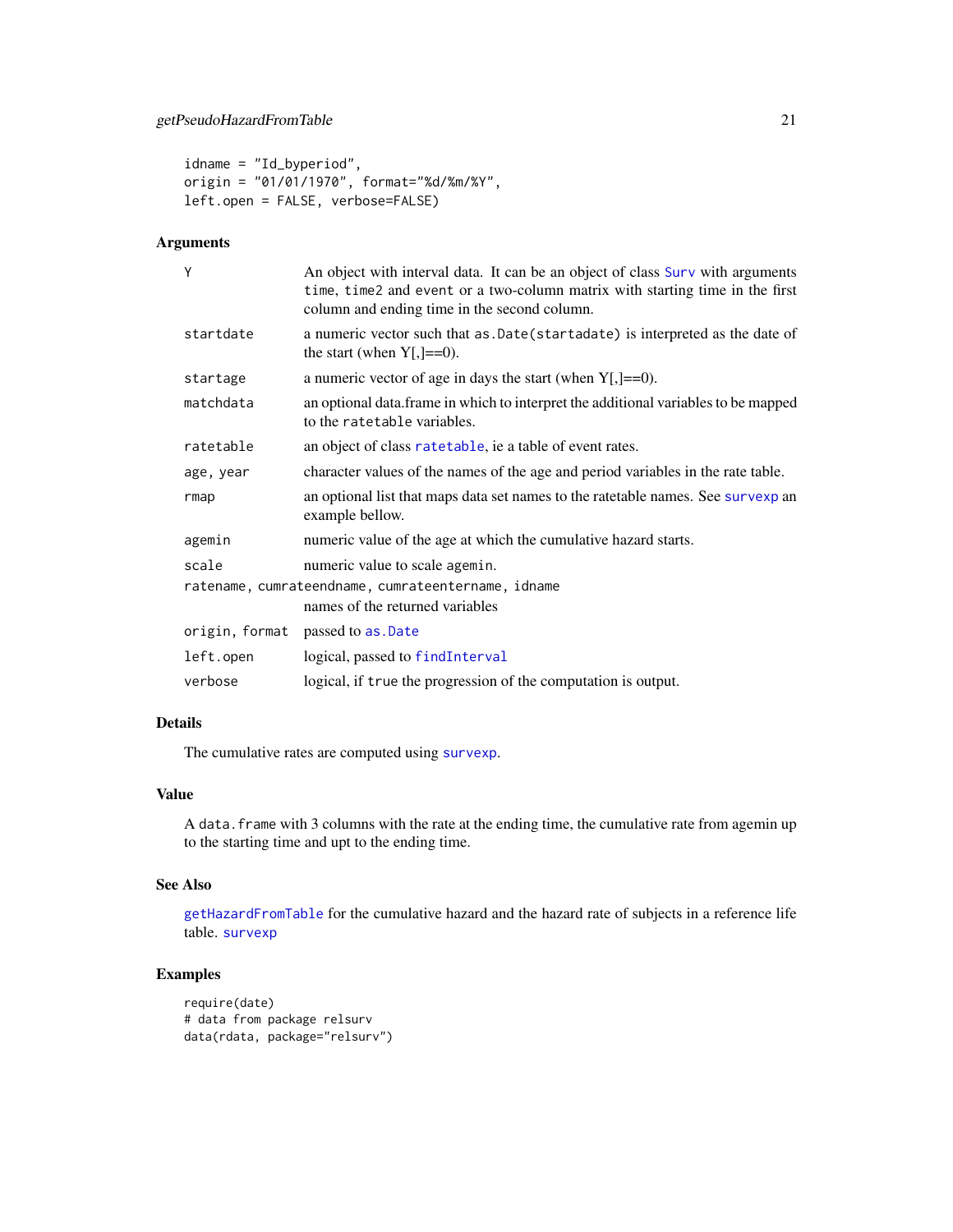```
# rate table from package relsurv
data(slopop, package="relsurv")
tmpsurv <- Surv(rep(0, length(rdata$time)), rdata$time, rdata$cens)
HH <- getPseudoHazardFromTable(tmpsurv, startdate=rdata$year,
               startage=rdata$age*365.25 , matchdata=rdata, ratetable=slopop,
               age="age", year="year",
               rmap=list(sex=sex),
               agemin=18,
               ratename = "poprate",
               cumrateendname ="cumrateend",
               cumrateentername ="cumrateenter",
               idname="Id_byperiod"
               )
summary(HH)
```
<span id="page-21-1"></span>logLik.flexrsurv *Log-Likelihood and the number of observations for a* flexrsuv *fit.*

# Description

Function to extract Log-Likelihood and the number of observations from a flexrsuv or flexrsuvclt fit.

#### Usage

## S3 method for class 'flexrsurv' logLik(object, ...)

## S3 method for class 'flexrsurv' nobs(object, ...)

#### Arguments

| object | any object of class flexes are results of a flexes and fit. |
|--------|-------------------------------------------------------------|
| .      | not used                                                    |

#### Value

logLik returns a standard logLik object (see [logLik](#page-0-0)) nobs returns a single number, normally an integer.

#### See Also

[logLik](#page-0-0), [nobs](#page-0-0).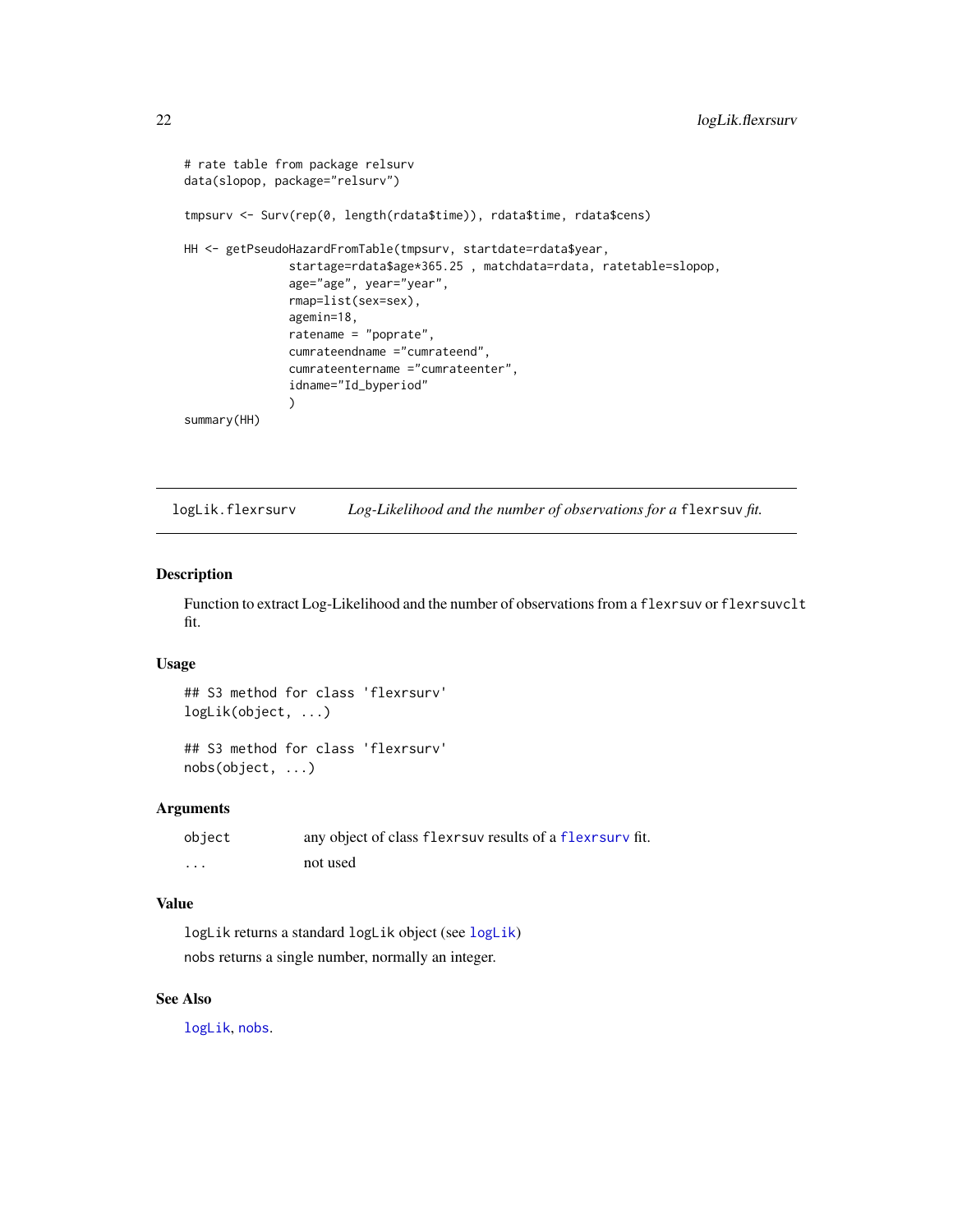<span id="page-22-1"></span><span id="page-22-0"></span>

# Description

Generate the spline basis matrix for non log-linear effect.

# Usage

```
NLL(x,
   Spline = c("b-spline", "tp-spline", "tpi-spline"),
    Knots = NULL,
   Degree = 3,
    Intercept = FALSE,
   Boundary.knots = range(x),
   Keep.duplicates = TRUE,
    outer.ok = TRUE,
    ...)
```
# Arguments

| X               | the predictor variable.                                                                                                                                                                                |  |
|-----------------|--------------------------------------------------------------------------------------------------------------------------------------------------------------------------------------------------------|--|
| Spline          | a character string specifying the type of spline basis. "b-spline" for B-spline<br>basis, "tp-spline" for truncated power basis and "tpi-spline" for monotone (in-<br>creasing) truncated power basis. |  |
| Knots           | the internal breakpoints that define the spline used to estimate the NLL effect.<br>By default there are none.                                                                                         |  |
| Degree          | degree of splines which are considered.                                                                                                                                                                |  |
| Intercept       | a logical value indicating whether intercept/first basis of spline should be con-<br>sidered.                                                                                                          |  |
|                 | Boundary. knots range of variable which is analysed.                                                                                                                                                   |  |
| Keep.duplicates |                                                                                                                                                                                                        |  |
|                 | Should duplicate interior knots be kept or removed. Defaults is FALSE, which<br>removes duplicate knots with a warning if duplicate interior knots are found.                                          |  |
| outer.ok        | logical indicating how are managed x values outside the knots. If FALSE, return<br>NA, if TRUE, return $\theta$ for the corresponding x values.                                                        |  |
| $\ddotsc$       | not used                                                                                                                                                                                               |  |

# Details

NLL is based on package [orthogonalsplinebasis](#page-0-0)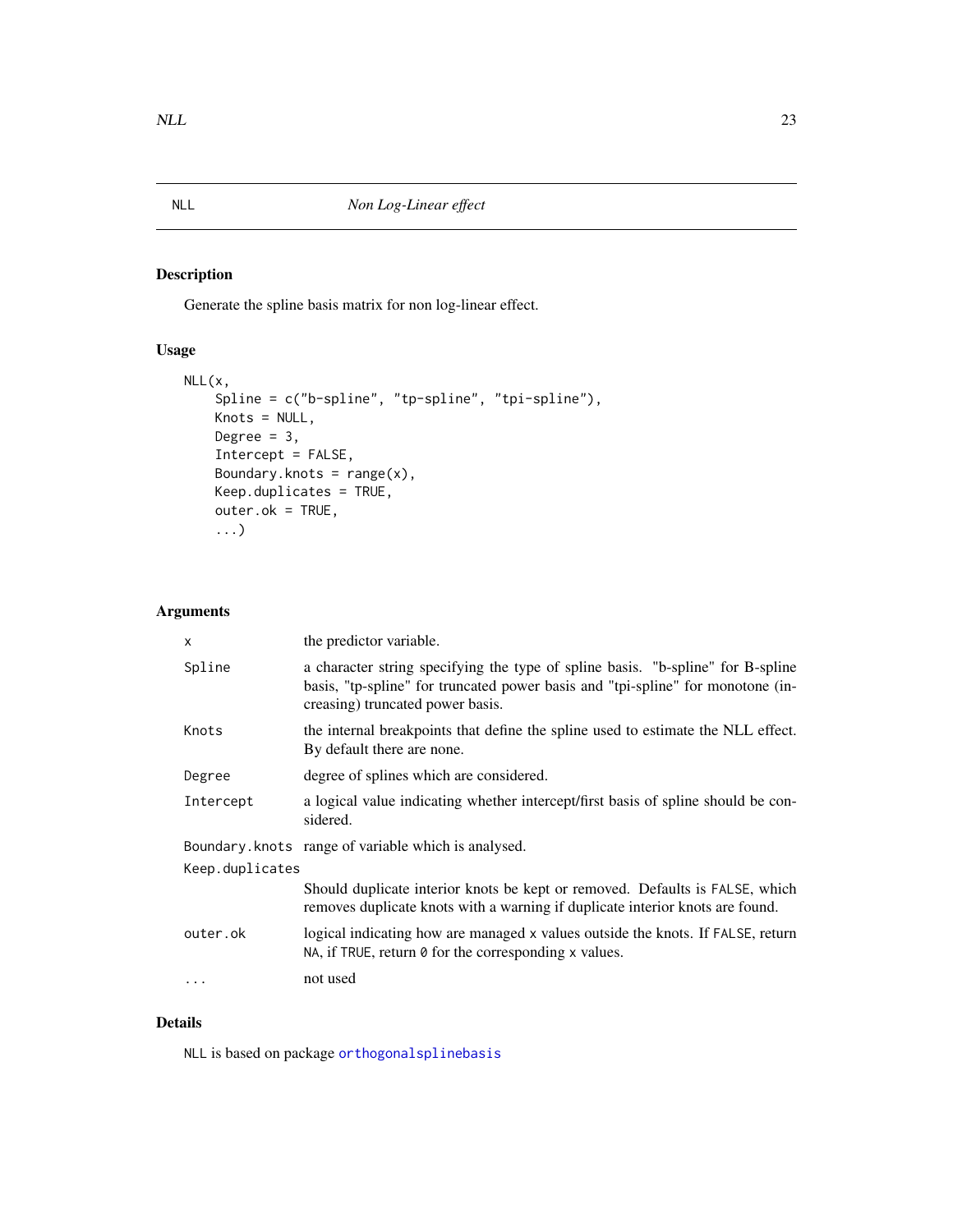# <span id="page-23-0"></span>See Also

[NPH](#page-23-1) and [NPHNLL](#page-24-1).

<span id="page-23-1"></span>NPH *Non Proportional Hazard effect*

# Description

Generate the design matrix of spline basis for non proportional effect.

# Usage

```
NPH(x,
    timevar,
    Spline = c("b-spline", "tp-spline", "tpi-spline"),
   Knots.t = NULL,
   Degree.t = 3,
    Intercept.t = TRUE,
   Boundary.knots.t = c(\emptyset, max(timevar)),Keep.duplicates.t = TRUE,
    outer.ok = TRUE,...)
```
# Arguments

| x                 | the predictor variable.                                                                                                                                                                                |  |
|-------------------|--------------------------------------------------------------------------------------------------------------------------------------------------------------------------------------------------------|--|
| timevar           | the time variable.                                                                                                                                                                                     |  |
| Spline            | a character string specifying the type of spline basis. "b-spline" for B-spline<br>basis, "tp-spline" for truncated power basis and "tpi-spline" for monotone (in-<br>creasing) truncated power basis. |  |
| Knots.t           | the internal breakpoints that define the spline used to estimate the NPH effect.<br>By default there are none.                                                                                         |  |
| Degree.t          | degree of splines which are considered.                                                                                                                                                                |  |
| Intercept.t       | a logical value indicating whether intercept/first basis of spline should be con-<br>sidered.                                                                                                          |  |
| Boundary.knots.t  |                                                                                                                                                                                                        |  |
|                   | range of time period which is analysed. By default it is $c(0, \text{max}(\text{timeout}))$ .                                                                                                          |  |
| Keep.duplicates.t |                                                                                                                                                                                                        |  |
|                   | Should duplicate interior knots be kept or removed. Defaults is FALSE, which<br>removes duplicate knots with a warning if duplicate interior knots are found.                                          |  |
| outer.ok          | logical indicating how are managed time are valued outside the knots. If FALSE,<br>return NA, if TRUE, return 0 for the corresponding timevar values.                                                  |  |
| $\cdots$          | not used                                                                                                                                                                                               |  |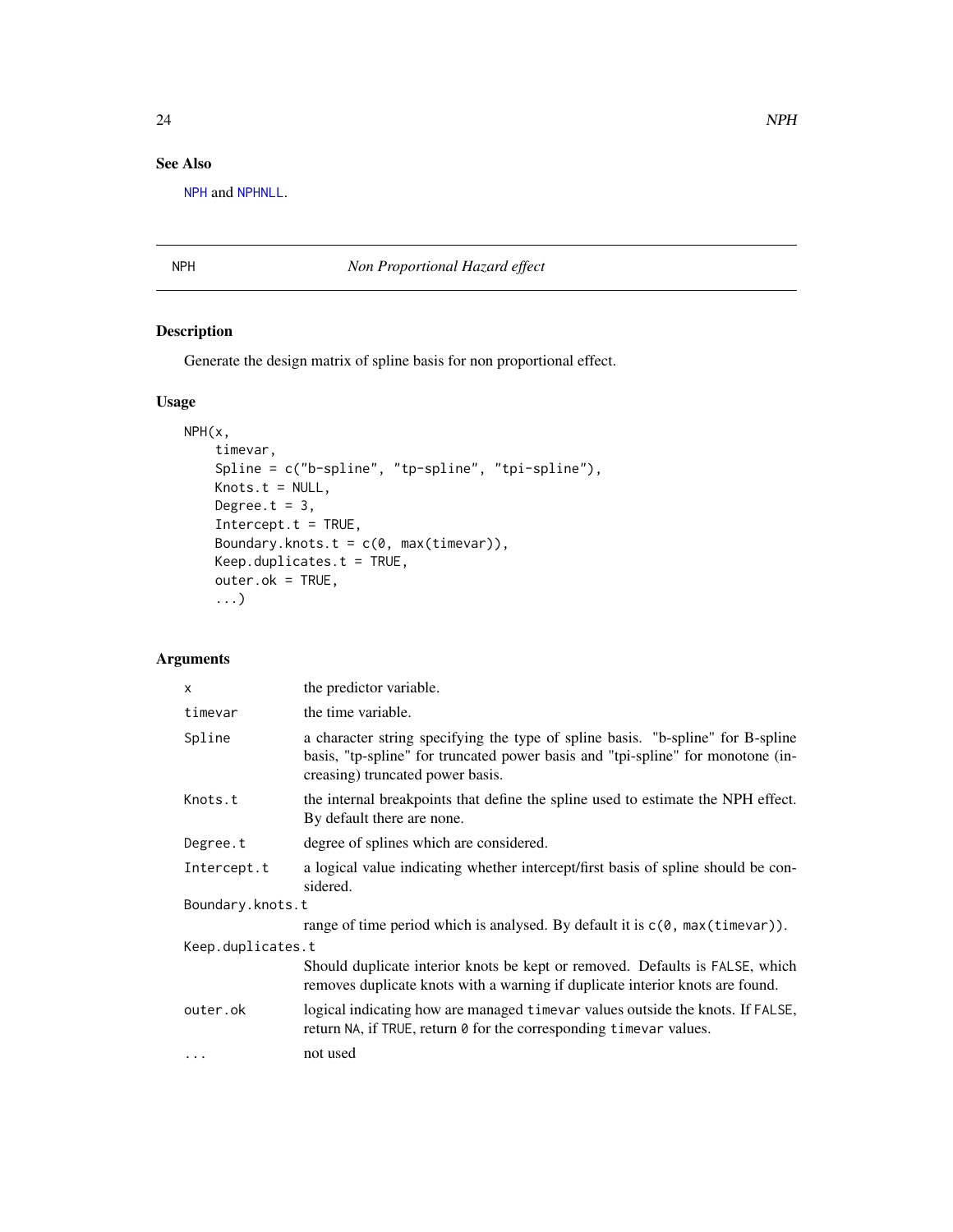#### <span id="page-24-0"></span>NPHNLL 25

# Details

NPH is based on package [orthogonalsplinebasis](#page-0-0)

#### See Also

[NLL](#page-22-1), and [NPHNLL](#page-24-1).

<span id="page-24-1"></span>NPHNLL *Non Proportional Hazard and Non Log-Linear effect*

#### Description

Generate the design matrix of spline basis for both non log-linear and non proportional effect.

### Usage

```
NPHNLL(x,
       timevar,
       model = c("additive", "multiplicative"),
       Spline = c("b-spline", "tp-spline", "tpi-spline"),
       Knots = NULL,
       Degree = 3,
       Intercept = FALSE,
       Boundary.knots = range(x),
       Knots.t = NULL,Degree.t = 3,
       Intercept.t = (model == "multiplier"),Boundary.knots.t = c(\theta, \text{max}(\text{timer})),outer.ok = TRUE,
       Keep.duplicates = TRUE,
       xdimnames = ":XxXxXXxXxX ",
       tdimnames = "TtTtTTtTT')
```
#### Arguments

| $\mathsf{x}$ | the predictor variable.                                                                                                                                                                                                                                                                   |
|--------------|-------------------------------------------------------------------------------------------------------------------------------------------------------------------------------------------------------------------------------------------------------------------------------------------|
| timevar      | the time variable.                                                                                                                                                                                                                                                                        |
| model        | character string specifying the type of model for both non-proportionnal and non<br>linear effects. The model method=="additive" assumes effects as explained in<br>Remontet et al. (2007), the model method=="multiplicative" assumes effects<br>as explained in Mahboubi et al. (2011). |
| Spline       | a character string specifying the type of spline basis. "b-spline" for B-spline<br>basis, "tp-spline" for truncated power basis and "tpi-spline" for monotone (in-<br>creasing) truncated power basis.                                                                                    |
| Knots        | the internal breakpoints that define the spline used to estimate the NLL part of<br>effect. By default there are none.                                                                                                                                                                    |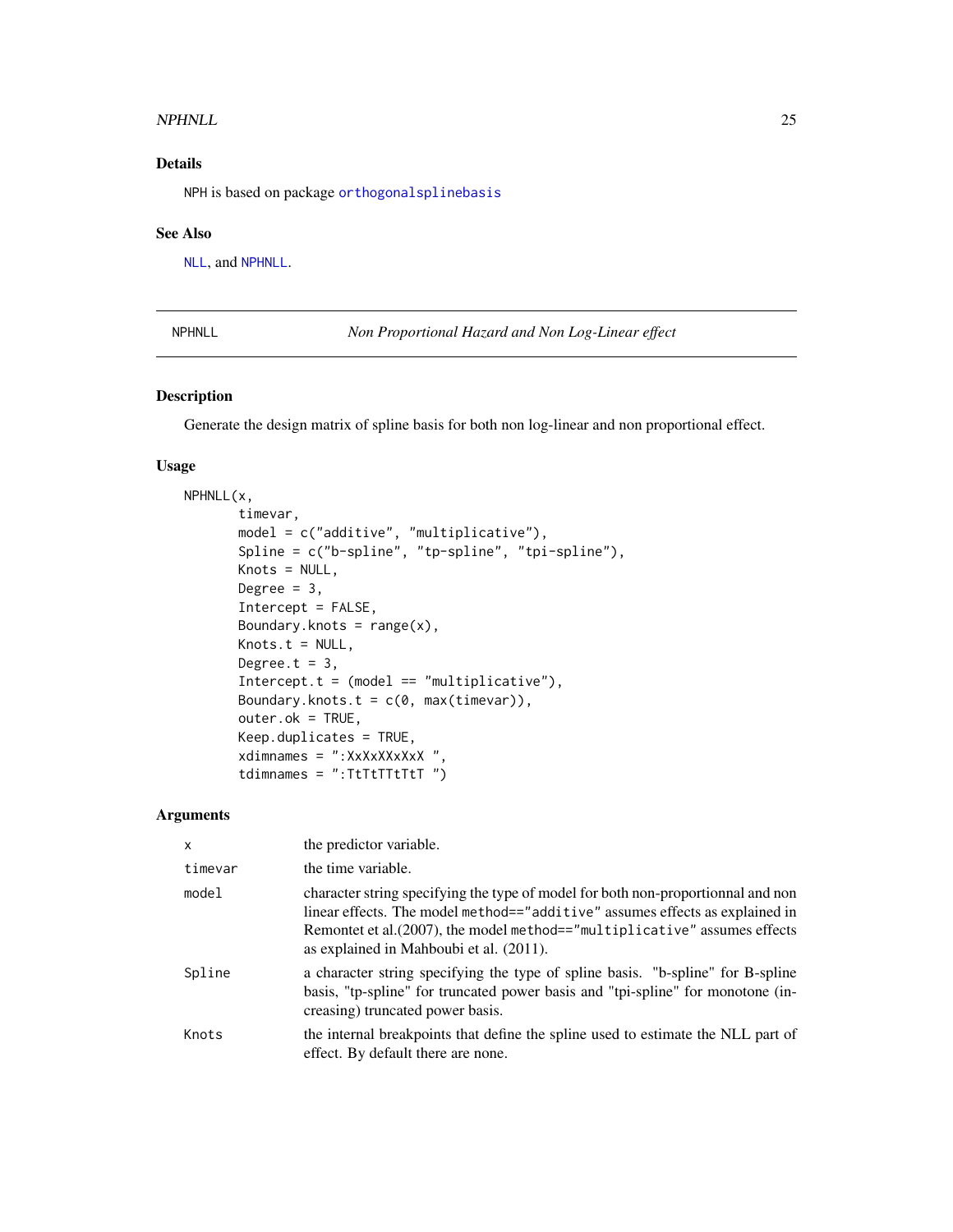<span id="page-25-0"></span>

| Degree           | degree of splines of variable which are considered.                                                                                                            |  |
|------------------|----------------------------------------------------------------------------------------------------------------------------------------------------------------|--|
| Intercept        | a logical value indicating whether intercept/first basis of spline should be con-<br>sidered.                                                                  |  |
|                  | Boundary.knots range of variable which is analysed.                                                                                                            |  |
| Knots.t          | the internal breakpoints that define the spline used to estimate the NPH part of<br>effect. By default there are none.                                         |  |
| Degree.t         | degree of splines of time variable which are considered.                                                                                                       |  |
| Intercept.t      | a logical value indicating whether intercept/first basis of spline should be con-<br>sidered.                                                                  |  |
| Boundary.knots.t |                                                                                                                                                                |  |
|                  | range of time period which is analysed.                                                                                                                        |  |
| Keep.duplicates  |                                                                                                                                                                |  |
|                  | Should duplicate interior knots be kept or removed. Defaults is FALSE, which<br>removes duplicate knots with a warning if duplicate interior knots are found.  |  |
| outer.ok         | logical indicating how are managed timevar or x values outside the knots. If<br>FALSE, return NA, if TRUE, return 0 for the corresponding timevar or x values. |  |
| xdimnames        | string to build dimnames of x bases                                                                                                                            |  |
| tdimnames        | string to build dimnames of timevar bases                                                                                                                      |  |

#### Details

NPHNLL is based on package [orthogonalsplinebasis](#page-0-0)

#### References

Mahboubi, A., M. Abrahamowicz, et al. (2011). "Flexible modeling of the effects of continuous prognostic factors in relative survival." Stat Med 30(12): 1351-1365. [doi:10.1002/sim.4208](https://doi.org/10.1002/sim.4208)

Remontet, L., N. Bossard, et al. (2007). "An overall strategy based on regression models to estimate relative survival and model the effects of prognostic factors in cancer survival studies." Stat Med 26(10): 2214-2228. [doi:10.1002/sim.2656](https://doi.org/10.1002/sim.2656)

# See Also

[NPH](#page-23-1) and [NLL](#page-22-1).

<span id="page-25-1"></span>predict.flexrsurv *Predictions for a relative survival model*

# Description

Predict linear predictors, hazard and cumulative hazard for a model fitted by flexrsuv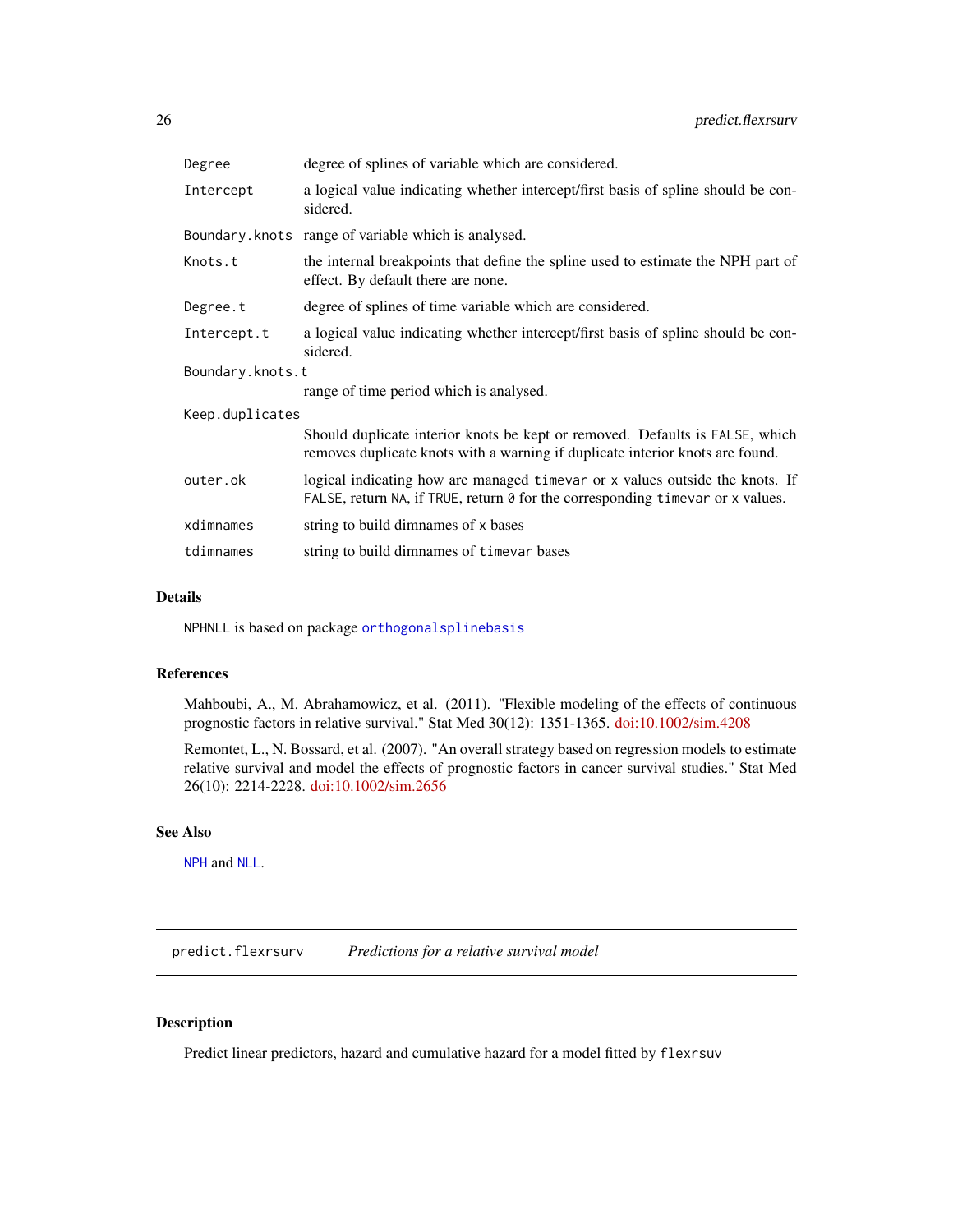# <span id="page-26-0"></span>predict.flexrsurv 27

# Usage

```
## S3 method for class 'flexrsurv'
predict(object, newdata= NULL,
   type = c("lp", "link", "risk", "hazard", "hazardrate",
             "rate", "loghazard", "log", "lograte",
             "cumulative.rate", "cumulative.hazard", "cumulative", "cum",
             "survival", "surv", "netsurv"),
   se.fit=FALSE, na.action=na.pass, ...)
```
#### Arguments

| object    | the results of a flexrsury fit.                                                                                                                                                                                                     |
|-----------|-------------------------------------------------------------------------------------------------------------------------------------------------------------------------------------------------------------------------------------|
| newdata   | Optional new data at which to do predictions. If absent predictions are for the<br>data frame used in the original fit.                                                                                                             |
| type      | the type of predicted value. Choices are the linear predictor ("1p", "1og",<br>"loghazard", "lograte"), the hazard ("rate", "hazard", "hazardrate", "risk")<br>or the cumulative hazard ("cum", "cumulative.hazard", "cumulative"). |
| se.fit    | if TRUE, pointwise standard errors are produced for the predictions (not avail-<br>able for cumulative hazard).                                                                                                                     |
| na.action | function determining what should be done with missing values in newdata. The<br>default is to predict NA.                                                                                                                           |
| $\ddots$  | For future methods                                                                                                                                                                                                                  |

### Details

For cumulative hazard, the cumulative hazard is computed from 0 until the given end time. The cumulative hazard is computed using the same numerical integration method as the one used to fit the model.

#### Value

a vector or a list containing the predictions (element "fit") and their standard errors (element "se.fit") if the se.fit option is TRUE.

#### Note

To work correctly, arguments Boundary.knots and Boundary.knots.t must be included in the call to NPH(), NLL() and NPHNLL() in the formula of flexrsurv

# See Also

[predict](#page-0-0), [flexrsurv](#page-2-1), [flexrsurvclt](#page-7-1)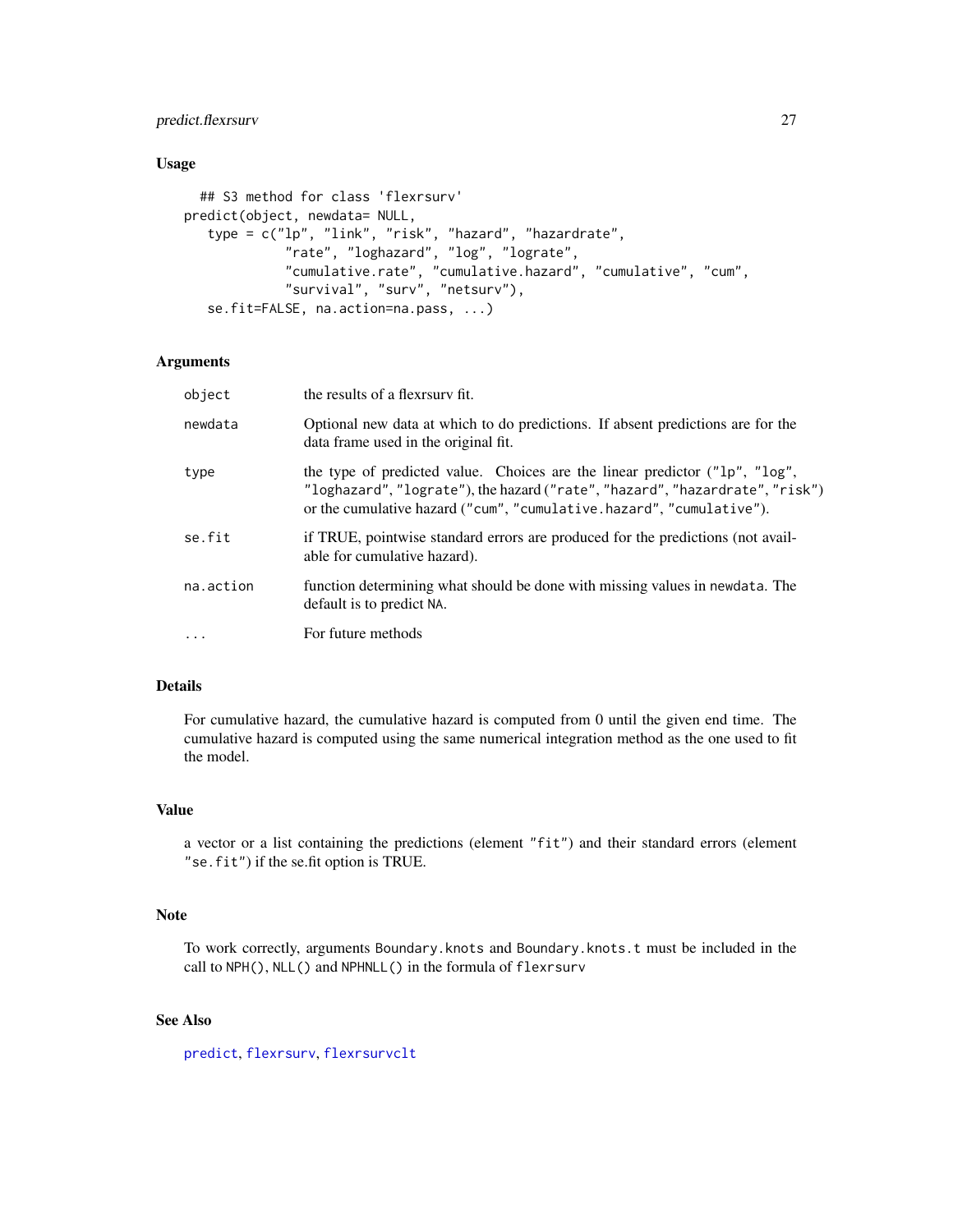#### Examples

```
# data from package relsurv
data(rdata, package="relsurv")
# rate table from package relsurv
data(slopop, package="relsurv")
# get the death rate at event (or end of followup) from slopop for rdata
rdata$iage <- findInterval(rdata$age*365.24+rdata$time, attr(slopop, "cutpoints")[[1]])
rdata$iyear <- findInterval(rdata$year+rdata$time, attr(slopop, "cutpoints")[[2]])
therate \leq rep(-1, dim(rdata)[1])
for( i in 1:dim(rdata)[1]){
  therate[i] <- slopop[rdata$iage[i], rdata$iyear[i], rdata$sex[i]]
}
rdata$slorate <- therate
# change sex coding
rdata$sex01 <- rdata$sex -1
# centering age
rdata$agec <- rdata$age- 60
# fit a relative survival model with a non linear effect of age
fit <- flexrsurv(Surv(time,cens)~sex01+NLL(age, Knots=60, Degree=3,
                                           Boundary.knots = c(24, 95),
                 rate=slorate, data=rdata,
                 knots.Bh=1850, # one interior knot at 5 years
                 degree.Bh=3,
                 Spline = "b-spline",
                 initbyglm=TRUE,
                 int_meth= "BOOLE",
                 step=50
                 \lambdasummary(fit, correlation=TRUE)
newrdata <- rdata
newrdata$age <- rep(60, length(rdata$age))
newrdata$sex <- factor(newrdata$sex, labels=c("m", "f"))
linpred <- predict(fit, newdata=newrdata, type="lp", se.fit=TRUE )
predhazard <- predict(fit, newdata=newrdata, type="hazard" , se.fit=TRUE )
predcumhazard <- predict(fit, newdata=newrdata, type="cum", se.fit=TRUE)
```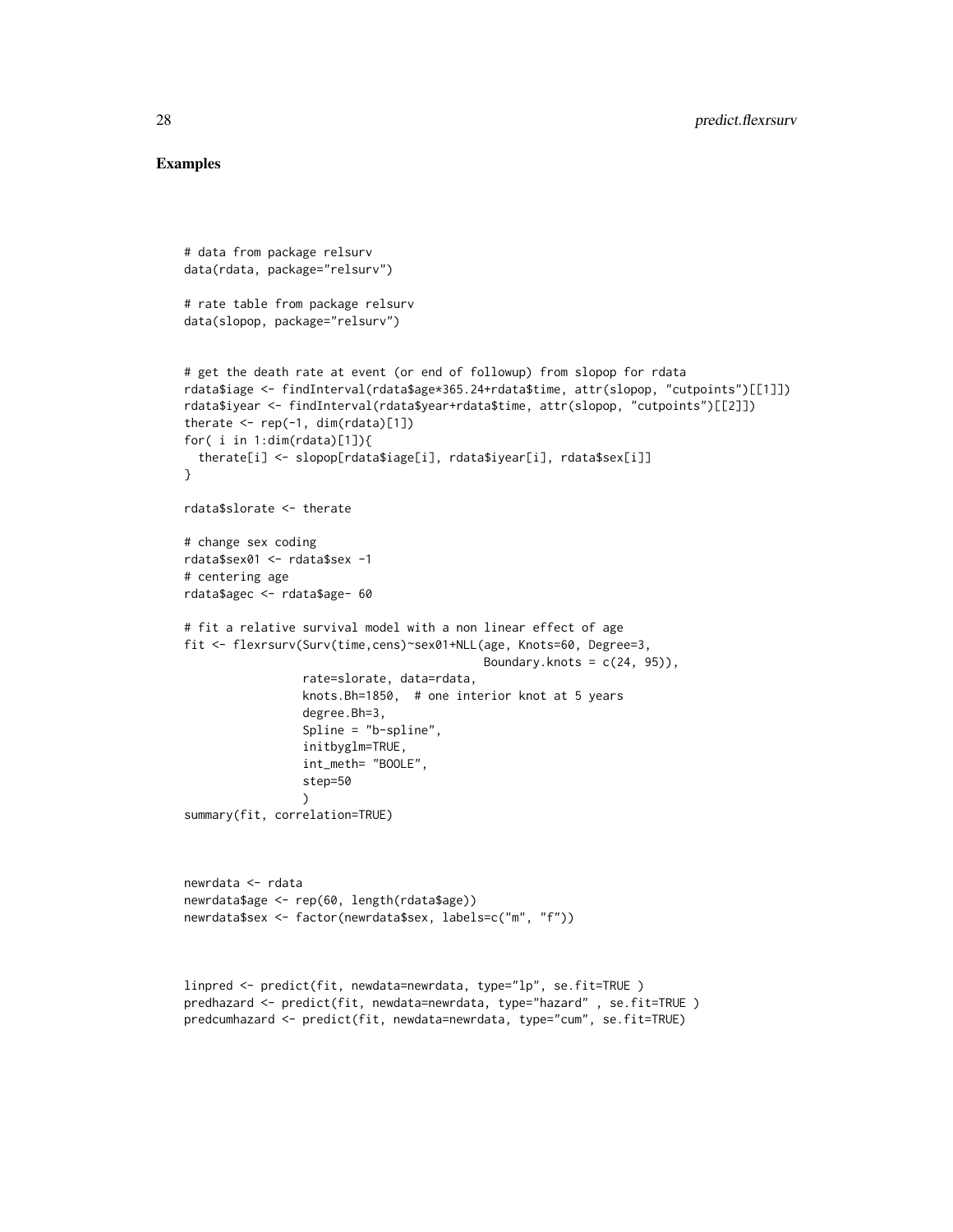# <span id="page-28-0"></span>print.flexrsurv 29

```
require(ggplot2)
tmp <- cbind(newrdata, linpred)
glp <- ggplot(tmp, aes(time, colour=sex))
glp + geom\_ribbon(aes(ymin = fit-2*se.fit, ymax = fit + 2*se.fit, fill=sex)) +geom_line(aes(y=fit)) +
   scale_fill_manual(values = alpha(c("blue", "red"), .3))
tmp <- cbind(newrdata, predhazard)
glp <- ggplot(tmp, aes(time, colour=sex))
glp + geom_ribbon(aes(ymin = fit-2*se.fit, ymax = fit + 2*se.fit, fill=sex)) +
   geom_line(aes(y=fit)) +
   scale_fill_manual(values = alpha(c("blue", "red"), .3))
tmp <- cbind(newrdata, predcumhazard)
glp <- ggplot(tmp, aes(time, colour=sex))
glp + geom_ribbon(aes(ymin = fit-2*se.fit, ymax = fit + 2*se.fit, fill=sex)) +
   geom_line(aes(y=fit)) +
   scale_fill_manual(values = alpha(c("blue", "red"), .3))
```
<span id="page-28-1"></span>print.flexrsurv *Print a Short Summary of a Relative Survival Model*

#### Description

Print number of observations, number of events, the formula, the estimated coeficients and the log likelihood.

#### Usage

```
## S3 method for class 'flexrsurv'
print(x,
     digits = max(3, getOption("digits") - 3), ...
```
#### Arguments

|                         | the result of a call to the flexes is function.                                       |
|-------------------------|---------------------------------------------------------------------------------------|
| digits                  | the minimum number of significant digits to be printed in values, see print. default. |
| $\cdot$ $\cdot$ $\cdot$ | other options                                                                         |

### See Also

The default method [print.default](#page-0-0), and help for the function [flexrsurv](#page-2-1), [flexrsurvclt](#page-7-1).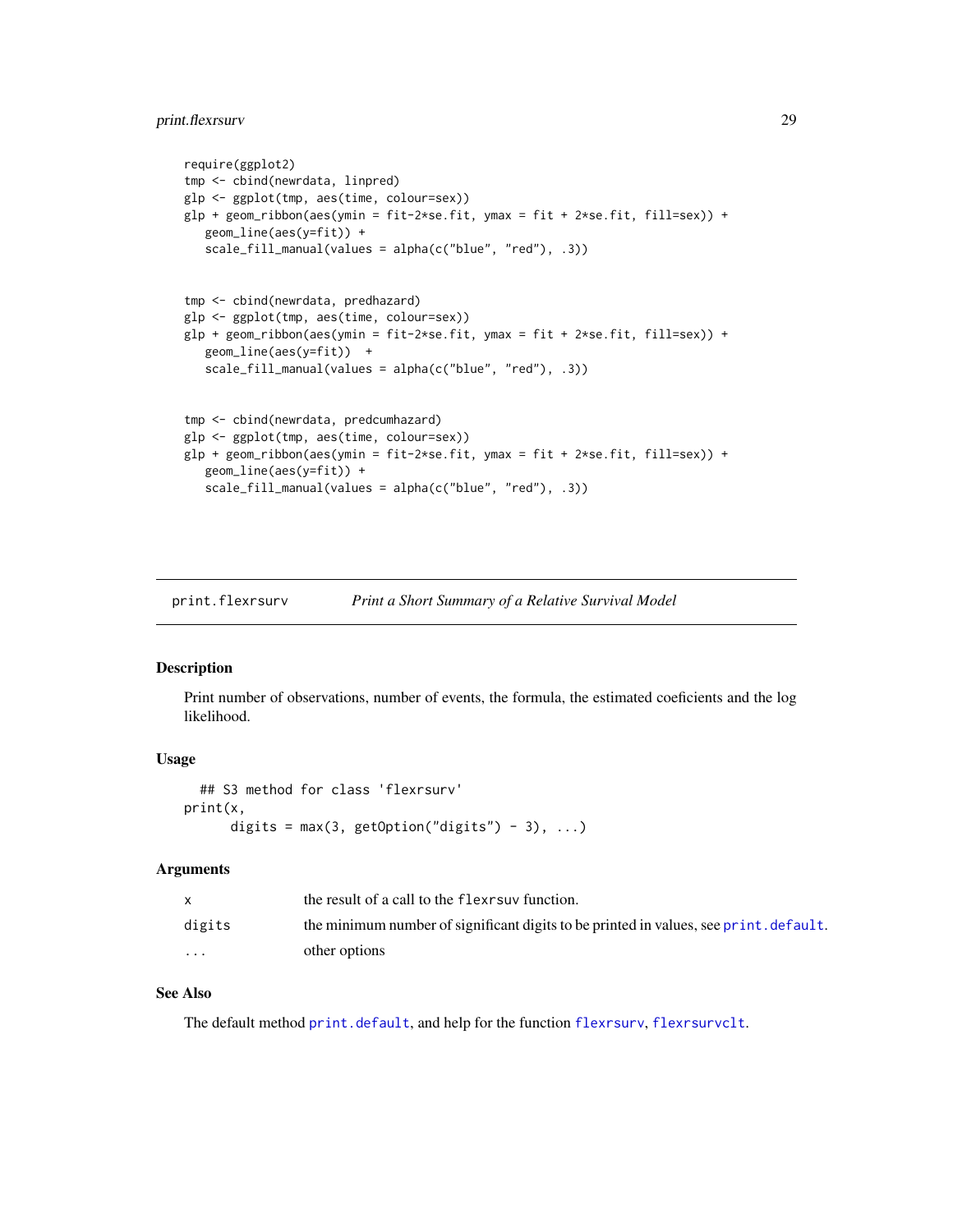#### <span id="page-29-1"></span><span id="page-29-0"></span>Description

summary methods for class flexrsurv. Produces and prints summaries of the results of a fitted Relative Survival Model

#### Usage

```
## S3 method for class 'flexrsurv'
summary(object, correlation = FALSE, symbolic.cor = FALSE, ...)
## S3 method for class 'summary.flexrsurv'
print(x, \text{ digits} = max(3L, \text{ getOption("digits")} - 3L),symbolic.cor = x$symbolic.cor,
      signif.stars = getOption("show.signif.stars"), ...)
```
# **Arguments**

| object       | an object of class "flext surv", usually, a result of a call to flext surv.                         |
|--------------|-----------------------------------------------------------------------------------------------------|
| $\mathsf{x}$ | an object of class "summary. flexes in y usually, a result of a call to summary. flexes urv.        |
| correlation  | logical; if TRUE, the correlation matrix of the estimated parameters is returned<br>and printed.    |
| symbolic.cor | logical. If TRUE, print the correlations in a symbolic form (see sympum) rather<br>than as numbers. |
| digits       | the number of significant digits to use when printing.                                              |
| signif.stars | logical. If TRUE, significance stars' are printed for each coefficient.                             |
| $\cdots$     | further arguments passed to or from other methods.                                                  |

#### Details

print.summary.glm tries to be smart about formatting the coefficients, standard errors, etc. and additionally gives 'significance stars' if signif.stars is TRUE.

Correlations are printed to two decimal places (or symbolically): to see the actual correlations print summary(object)\$correlation directly.

The dispersion of a GLM is not used in the fitting process, but it is needed to find standard errors. If dispersion is not supplied or NULL, the dispersion is taken as 1 for the binomial and Poisson families, and otherwise estimated by the residual Chisquared statistic (calculated from cases with non-zero weights) divided by the residual degrees of freedom.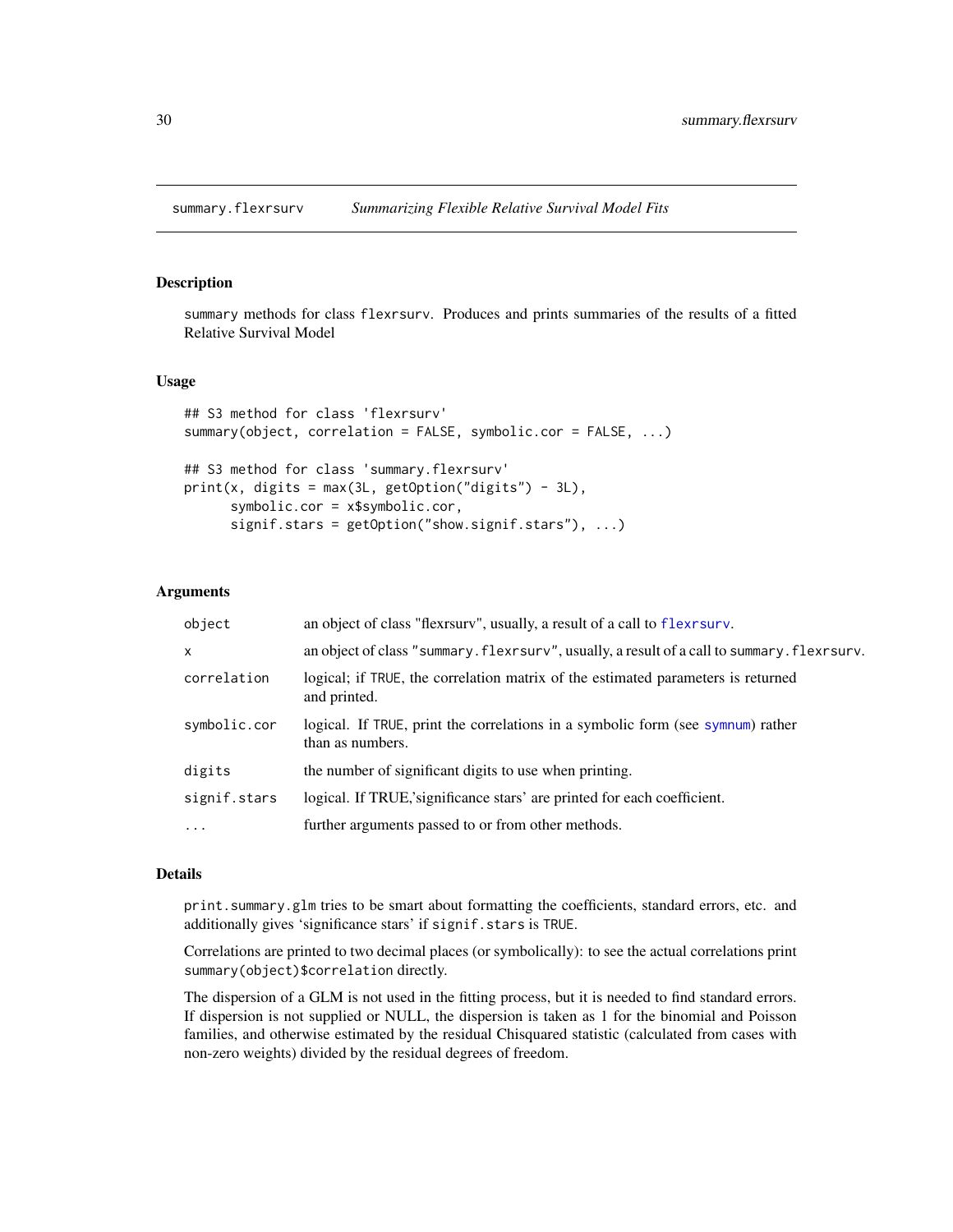#### <span id="page-30-0"></span>Value

The function summary.flexrsurv computes and returns a list of summary statistics of the fitted flexible relative survival model given in object. The returned value is an object of class "summary. flexrsurv", which a list with components:

| call         | the "call" component from object.                                                             |
|--------------|-----------------------------------------------------------------------------------------------|
| terms        | the "terms" component from object.                                                            |
| coefficients | the matrix of coefficients, standard errors, z-values and p-values.                           |
| cov          | the estimated covariance matrix of the estimated coefficients.                                |
| correlation  | (only if correlation is true.) the estimated correlations of the estimated coef-<br>ficients. |
| symbolic.cor | (only if correlation is true.) the value of the argument symbolic.cor.                        |
| loglik       | the "loglik" component from object.                                                           |
| df.residual  | the "df.residual" component from object.                                                      |

#### See Also

[summary](#page-0-0), [flexrsurv](#page-2-1), [flexrsurvclt](#page-7-1).

#### Examples

```
# data from package relsurv
data(rdata, package="relsurv")
# rate table from package relsurv
data(slopop, package="relsurv")
# get the death rate at event (or end of followup) from slopop for rdata
rdata$iage <- findInterval(rdata$age*365.24+rdata$time, attr(slopop, "cutpoints")[[1]])
rdata$iyear <- findInterval(rdata$year+rdata$time, attr(slopop, "cutpoints")[[2]])
therate \leq rep(-1, dim(rdata)[1])
for( i in 1:dim(rdata)[1]){
  therate[i] <- slopop[rdata$iage[i], rdata$iyear[i], rdata$sex[i]]
}
rdata$slorate <- therate
# change sex coding
rdata$sex01 <- rdata$sex -1
# fit a relative survival model with a non linear effetc of age
fit <- flexrsurv(Surv(time,cens)~sex01+NLL(age, Knots=60, Degree=3),
                 rate=slorate, data=rdata,
                 knots.Bh=1850, # one interior knot at 5 years
                 degree.Bh=3,
                 Spline = "b-spline",
                 initbyglm=TRUE,
```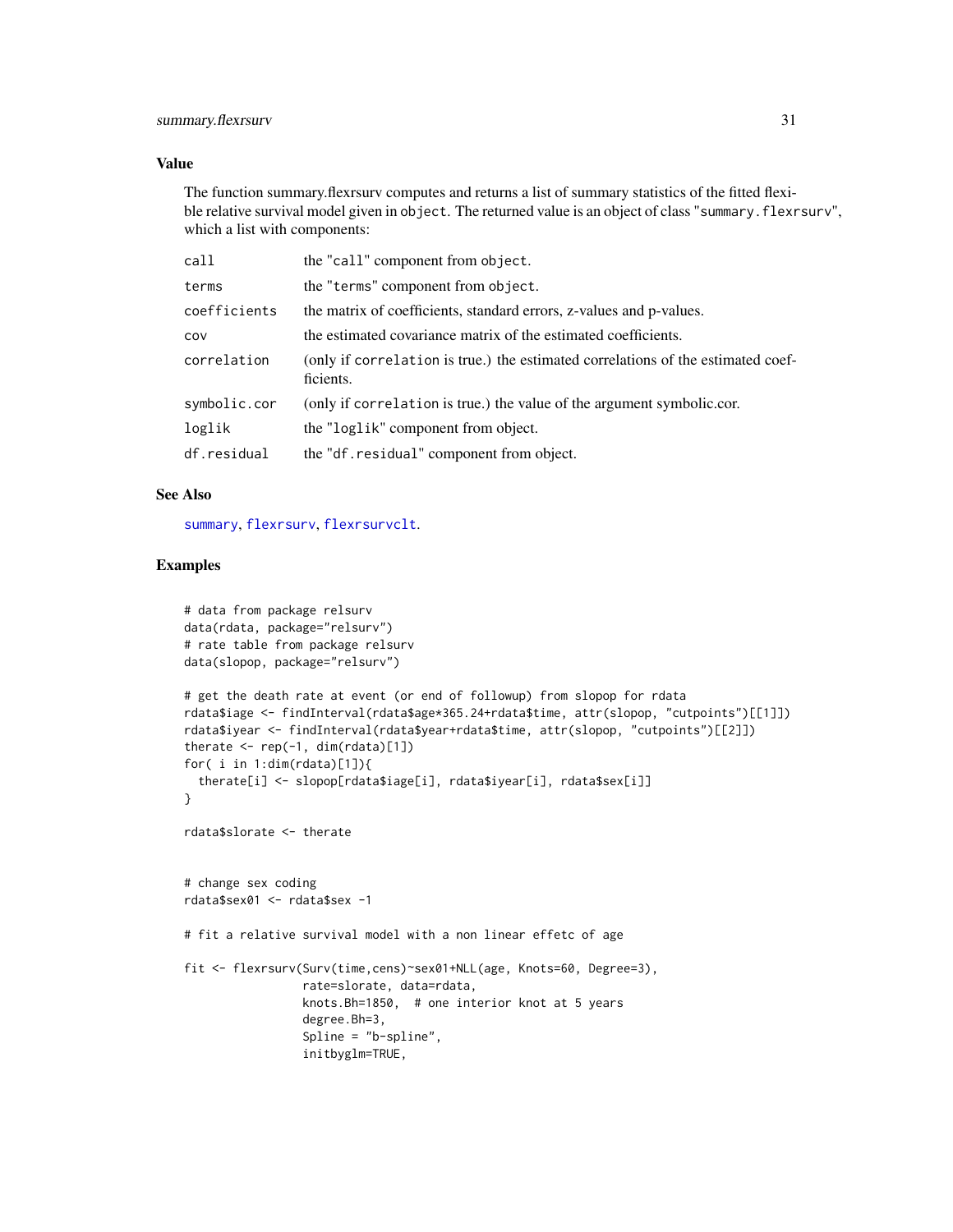```
initbands=seq(from=0, to=5400, by=200),
int_meth= "CAV_SIM",
step=50
\mathcal{L}
```
<span id="page-31-0"></span>summary(fit)

WCEI *Weighted cumulative exposure index*

# Description

Generate the spline basis matrix for Weighted cumulative exposure index.

#### Usage

```
WCEI(x,
    timevar,
   fromT=0,
   Spline.WCEI=NULL,
   Spline = c("m-spline", "b-spline", "tp-spline", "tpi-spline"),
   Knots.t = NULL,Degree.t = 3,
    Intercept.t = TRUE,Boundary.knots.t = range(c(timevar, fromT)),
   Keep.duplicates.t = TRUE,
   outer.ok = TRUE,
    ...)
```
#### Arguments

| $\mathsf{x}$ | the exposure variable.                                                                                                                                                                                 |
|--------------|--------------------------------------------------------------------------------------------------------------------------------------------------------------------------------------------------------|
| timevar      | the time variable.                                                                                                                                                                                     |
| fromT        | Time at which starts exposure.                                                                                                                                                                         |
| Spline.WCEI  | a S4 object with method deriv(), evaluate() and predict().                                                                                                                                             |
| Spline       | a character string specifying the type of spline basis. "b-spline" for B-spline<br>basis, "tp-spline" for truncated power basis and "tpi-spline" for monotone (in-<br>creasing) truncated power basis. |
| Knots.t      | the internal breakpoints that define the spline used to estimate the WCEI effect.<br>By default there are none.                                                                                        |
| Degree.t     | degree of splines which are considered.                                                                                                                                                                |
| Intercept.t  | a logical value indicating whether intercept/first basis of spline should be con-<br>sidered.                                                                                                          |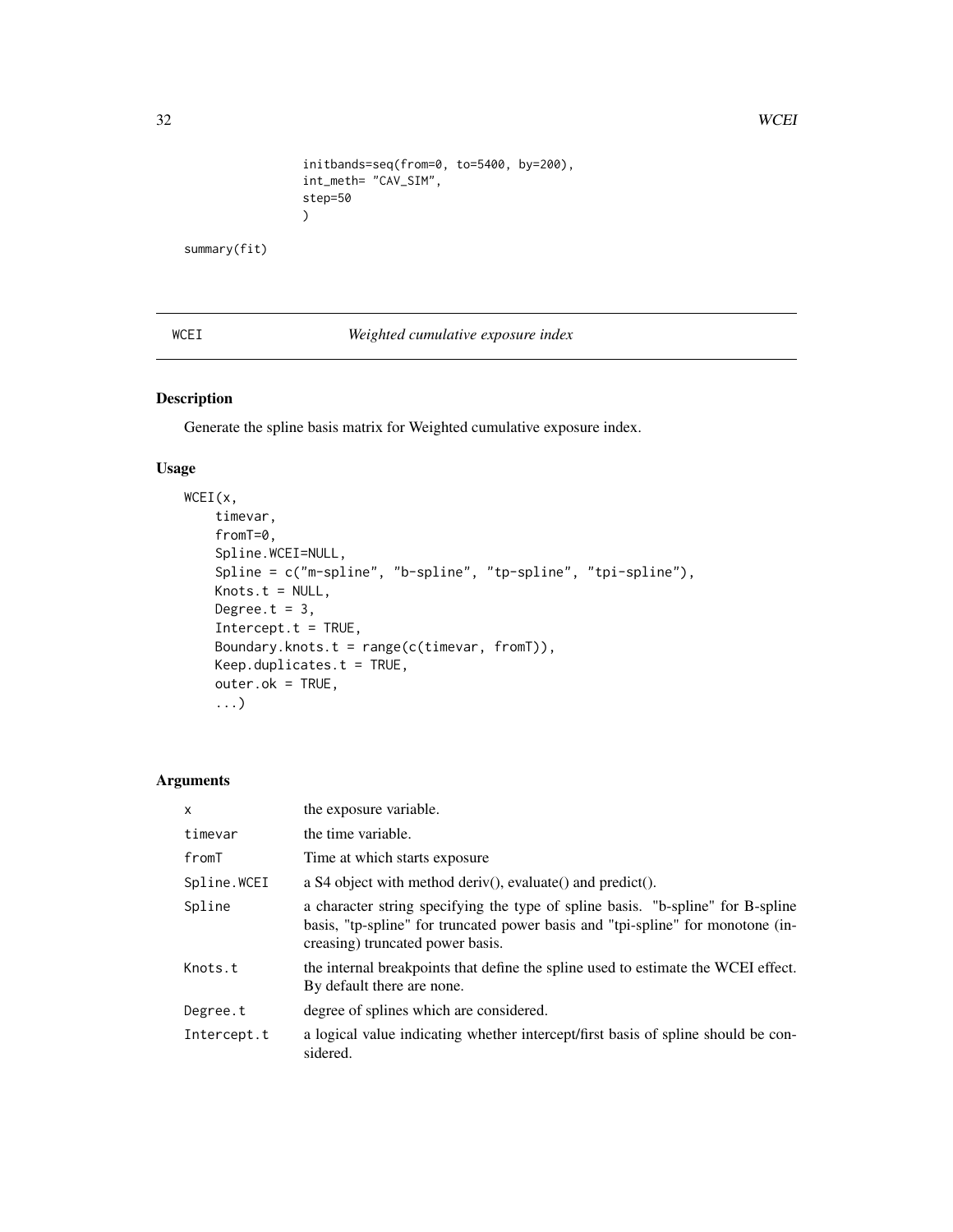#### <span id="page-32-0"></span>WCEI 33

| Boundary.knots.t        |                                                                                                                                                               |  |
|-------------------------|---------------------------------------------------------------------------------------------------------------------------------------------------------------|--|
|                         | range of variable which is analysed.                                                                                                                          |  |
| Keep.duplicates.t       |                                                                                                                                                               |  |
|                         | Should duplicate interior knots be kept or removed. Defaults is FALSE, which<br>removes duplicate knots with a warning if duplicate interior knots are found. |  |
| outer.ok                | logical indicating how are managed x values outside the knots. If FALSE, return<br>NA, if TRUE, return $\theta$ for the corresponding x values.               |  |
| $\cdot$ $\cdot$ $\cdot$ | not used                                                                                                                                                      |  |

# Details

WCEI is based on package [orthogonalsplinebasis](#page-0-0)

# See Also

[NLL](#page-22-1) [NPH](#page-23-1) and [NPHNLL](#page-24-1).